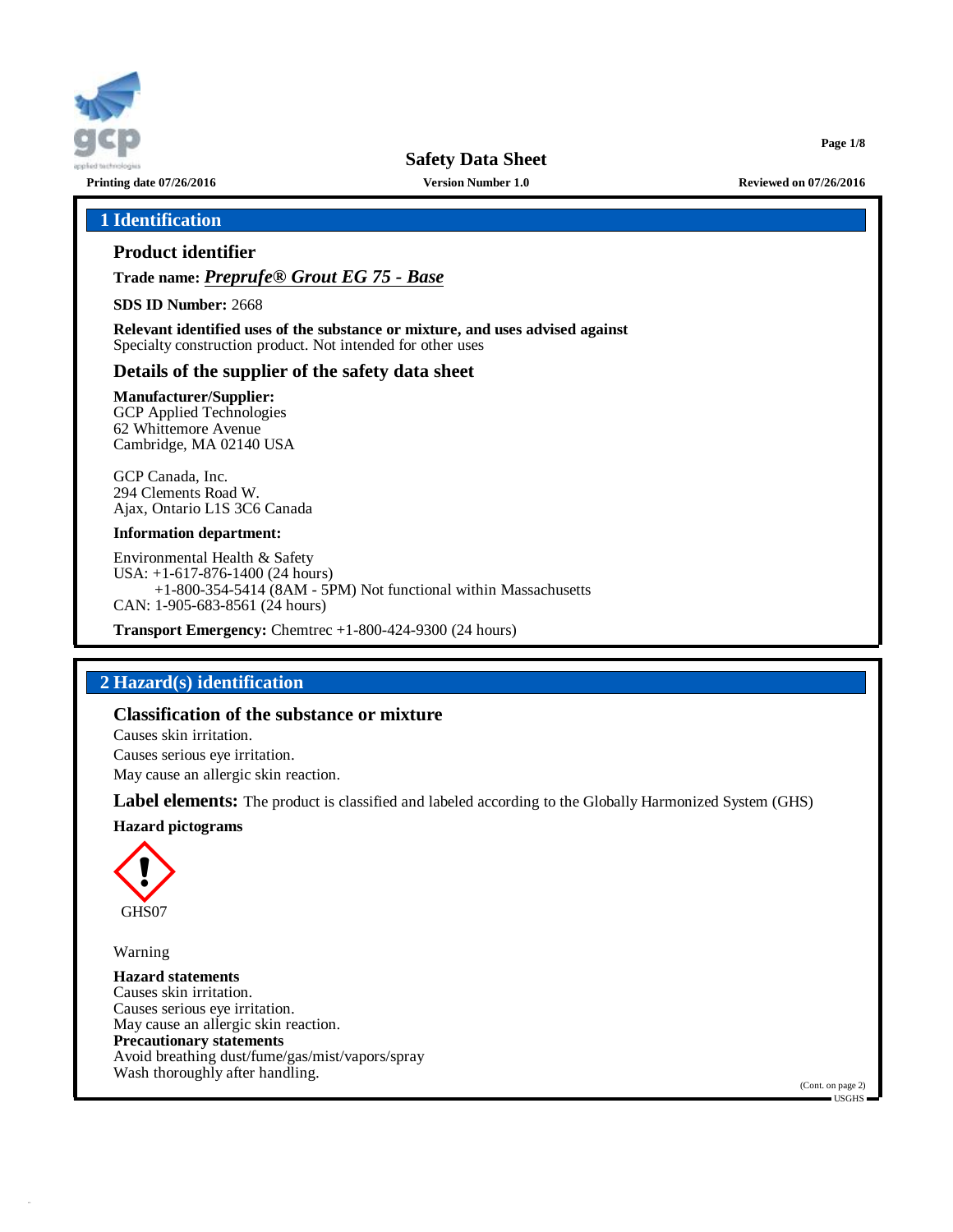**Printing date 07/26/2016 Version Number 1.0 Reviewed on 07/26/2016**

# **Trade name:** *Preprufe® Grout EG 75 - Base*

(Cont. from page 1) If in eyes: Rinse cautiously with water for several minutes. Remove contact lenses, if present and easy to do. Continue rinsing.

IF ON SKIN: Wash with plenty of water. If eye irritation persists: Get medical advice/attention. If skin irritation or rash occurs: Get medical advice/attention. **NFPA ratings (scale 0 - 4)**



Reactivity  $= 1$ 

## **HMIS-ratings (scale 0 - 4)**

 HEALTH FIRE **REACTIVITY** 1  $\sqrt{3}$ 2 Health  $= 3$  $Flammability = 2$ Reactivity  $= 1$ 

# **Other hazards**

## **Results of PBT and vPvB assessment**

**PBT:** Not applicable. **vPvB:** Not applicable.

# **3 Composition/information on ingredients**

## **Chemical characterization: Mixtures**

**Description:** Mixture of the substances listed below with additional nonhazardous ingredients.

| <b>Hazardous components:</b>                                                                                          |         |
|-----------------------------------------------------------------------------------------------------------------------|---------|
| 25068-38-6 Reaction product: bisphenol A-(epichlorhydrin); epoxy resin (number average molecular<br>weight $\leq 700$ | 50-100% |
| 54208-63-8 Bisphenol F / Epichlorohydrin Epoxy Resin                                                                  | 20-25%  |
|                                                                                                                       |         |

**Additional information:** For the wording of the listed hazard phrases refer to section 16.

# **4 First-aid measures**

## **Description of first aid measures**

**General information:** Get medical advice/attention if you feel unwell.

**After inhalation:**

Supply fresh air. If required, provide artificial respiration. Keep patient warm. Consult doctor if symptoms persist.

**After skin contact:** Generally the product does not irritate the skin.

**After eye contact:** Rinse cautiously with water for several minutes.

**After swallowing:** If symptoms persist consult doctor.

## **Information for doctor:**

**Most important symptoms and effects, both acute and delayed**

May cause sensitization by skin contact.

Irritating to eyes.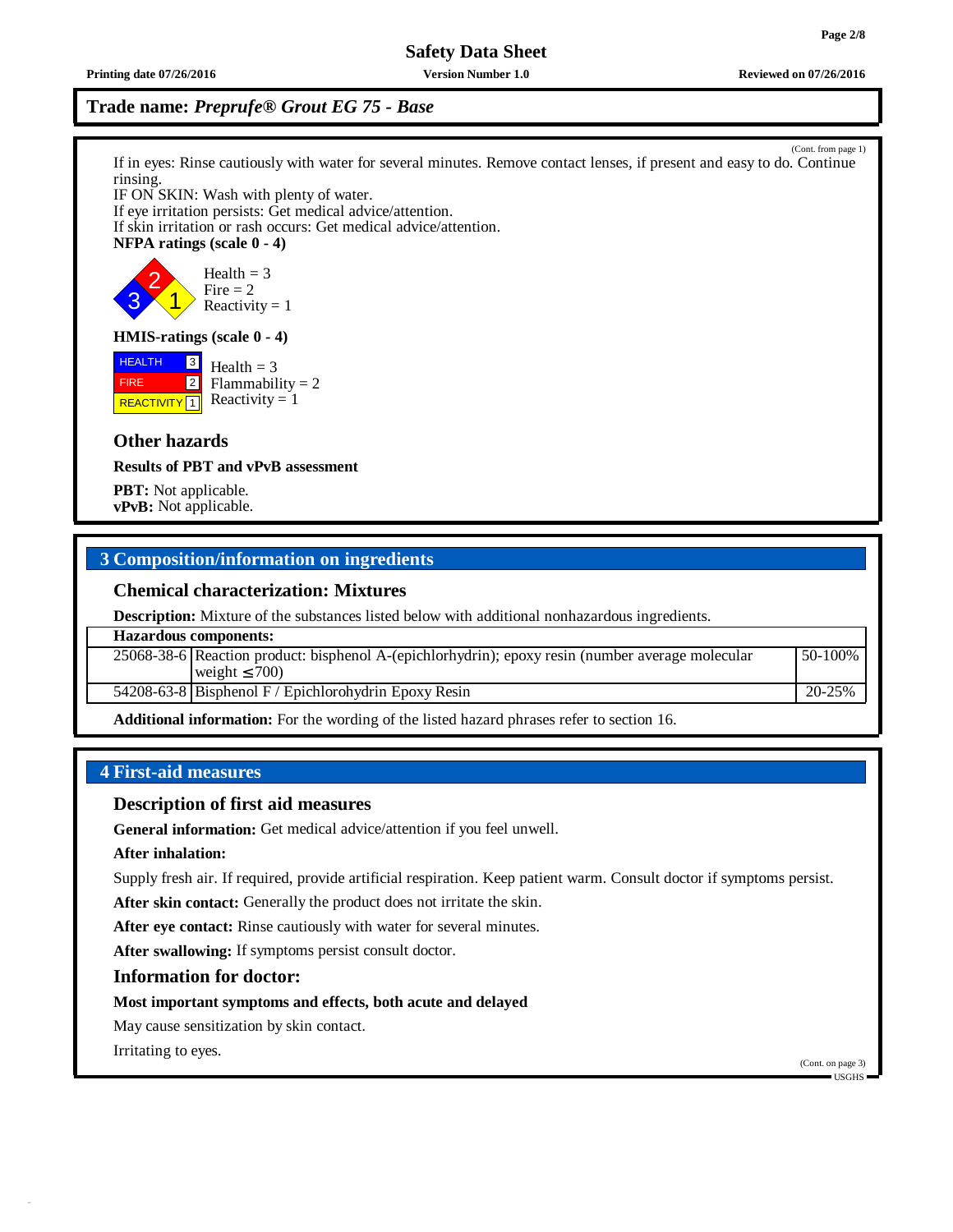(Cont. from page 2)

## **Safety Data Sheet**

**Printing date 07/26/2016 Version Number 1.0 Reviewed on 07/26/2016**

**Trade name:** *Preprufe® Grout EG 75 - Base*

**Indication of any immediate medical attention and special treatment needed** No further relevant information available.

# **5 Fire-fighting measures**

## **Special hazards arising from the substance or mixture**

Formation of toxic gases is possible during heating or in case of fire.

**Additional information** Collect contaminated fire fighting water separately. It must not enter the sewage system.

# **6 Accidental release measures**

# **Personal precautions, protective equipment and emergency procedures**

Wear protective equipment. Keep unprotected persons away.

## **Methods and material for containment and cleaning up:**

Dispose contaminated material as waste according to section 13 of the SDS.

## **Reference to other sections**

See Section 7 for information on safe handling.

See Section 8 for information on personal protection equipment.

See Section 13 for disposal information.

## **7 Handling and storage**

## **Handling:**

**Precautions for safe handling**

Avoid contact with skin.

Avoid contact with eyes.

**Information about protection against explosions and fires:** No special measures required.

## **Conditions for safe storage, including any incompatibilities**

**Storage:**

**Information about storage in one common storage facility:** No special measures required.

**Further information about storage conditions:** Keep receptacle tightly sealed.

**Specific end use(s)** No further relevant information available.

## **8 Exposure controls/personal protection**

**Additional information about design of technical systems:** No further data; see item 7.

### **Control parameters**

### **Components with limit values that require monitoring at the workplace:**

The product does not contain any relevant quantities of materials with critical values that have to be monitored at the workplace.

(Cont. on page 4) USGHS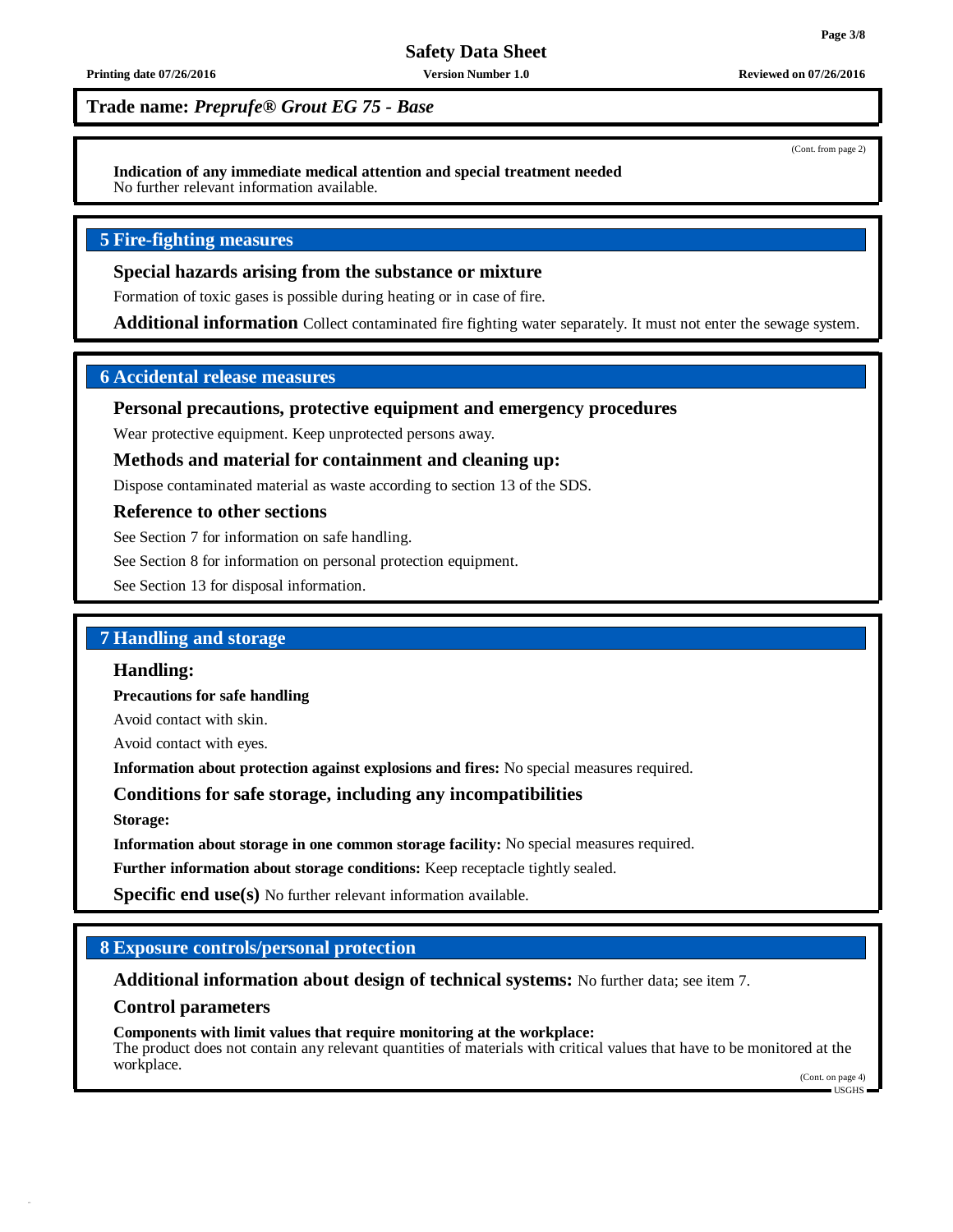**Printing date 07/26/2016 Version Number 1.0 Reviewed on 07/26/2016**

## **Trade name:** *Preprufe® Grout EG 75 - Base*

**Additional information:** The lists that were valid during the creation were used as basis.

## **Exposure controls**

## **Personal protective equipment:**

## **General protective and hygienic measures:**

The usual precautionary measures for handling chemicals should be followed.

## **Breathing equipment:**

Control exposure to ingredients with workplace control parameters if mentioned above. If no ingredients are listed, respiratory protection is generally not required.

If exposure limits are listed and may be exceeded, use approved respiratory protective equipment and filter type appropriate for the listed ingredients. (NIOSH, CEN, etc.).

**Protection of hands:** Not required.

**Eye protection:** Goggles recommended during refilling.

## **Body protection:**

Use personal protective equipment as required.

Take off contaminated clothing.

| <b>9 Physical and chemical properties</b>                                                                                       |                                                         |                                     |  |
|---------------------------------------------------------------------------------------------------------------------------------|---------------------------------------------------------|-------------------------------------|--|
| Information on basic physical and chemical properties                                                                           |                                                         |                                     |  |
| <b>General Information</b>                                                                                                      |                                                         |                                     |  |
| Appearance:                                                                                                                     |                                                         |                                     |  |
| Form:                                                                                                                           | Liquid                                                  |                                     |  |
| Color:                                                                                                                          | Clear                                                   |                                     |  |
| Odor:                                                                                                                           | Aromatic                                                |                                     |  |
| <b>Odor threshold:</b>                                                                                                          | Not determined.                                         |                                     |  |
| $pH-value (\sim):$                                                                                                              | Not determined.                                         |                                     |  |
| <b>Change in condition</b><br><b>Melting point/Melting range:</b><br><b>Boiling point/Boiling range:</b><br><b>Flash point:</b> | Undetermined.<br>>138 °C (>280 °F)<br>>121 °C (>250 °F) |                                     |  |
| <b>Flammability (solid, gaseous):</b>                                                                                           | Not applicable.                                         |                                     |  |
| <b>Decomposition temperature:</b>                                                                                               | Not determined.                                         |                                     |  |
| Auto igniting:                                                                                                                  | Product is not selfigniting.                            |                                     |  |
| Danger of explosion:                                                                                                            | Product does not present an explosion hazard.           |                                     |  |
| <b>Explosion limits:</b>                                                                                                        |                                                         |                                     |  |
| Lower:                                                                                                                          | Not determined.                                         |                                     |  |
| <b>Upper:</b>                                                                                                                   | Not determined.                                         |                                     |  |
| <b>VOC Content (max):</b>                                                                                                       | Not determined.                                         |                                     |  |
| Vapor pressure:                                                                                                                 | Not determined.                                         |                                     |  |
| Density: $(\sim)$                                                                                                               | Not determined.                                         |                                     |  |
| <b>Relative density</b>                                                                                                         | Not determined.                                         |                                     |  |
| <b>Vapor density</b>                                                                                                            | Not determined.                                         |                                     |  |
| <b>Evaporation</b> rate                                                                                                         | Not determined.                                         |                                     |  |
|                                                                                                                                 | (Cont. on page 5)                                       |                                     |  |
|                                                                                                                                 |                                                         | $\blacksquare$ USGHS $\blacksquare$ |  |

(Cont. from page 3)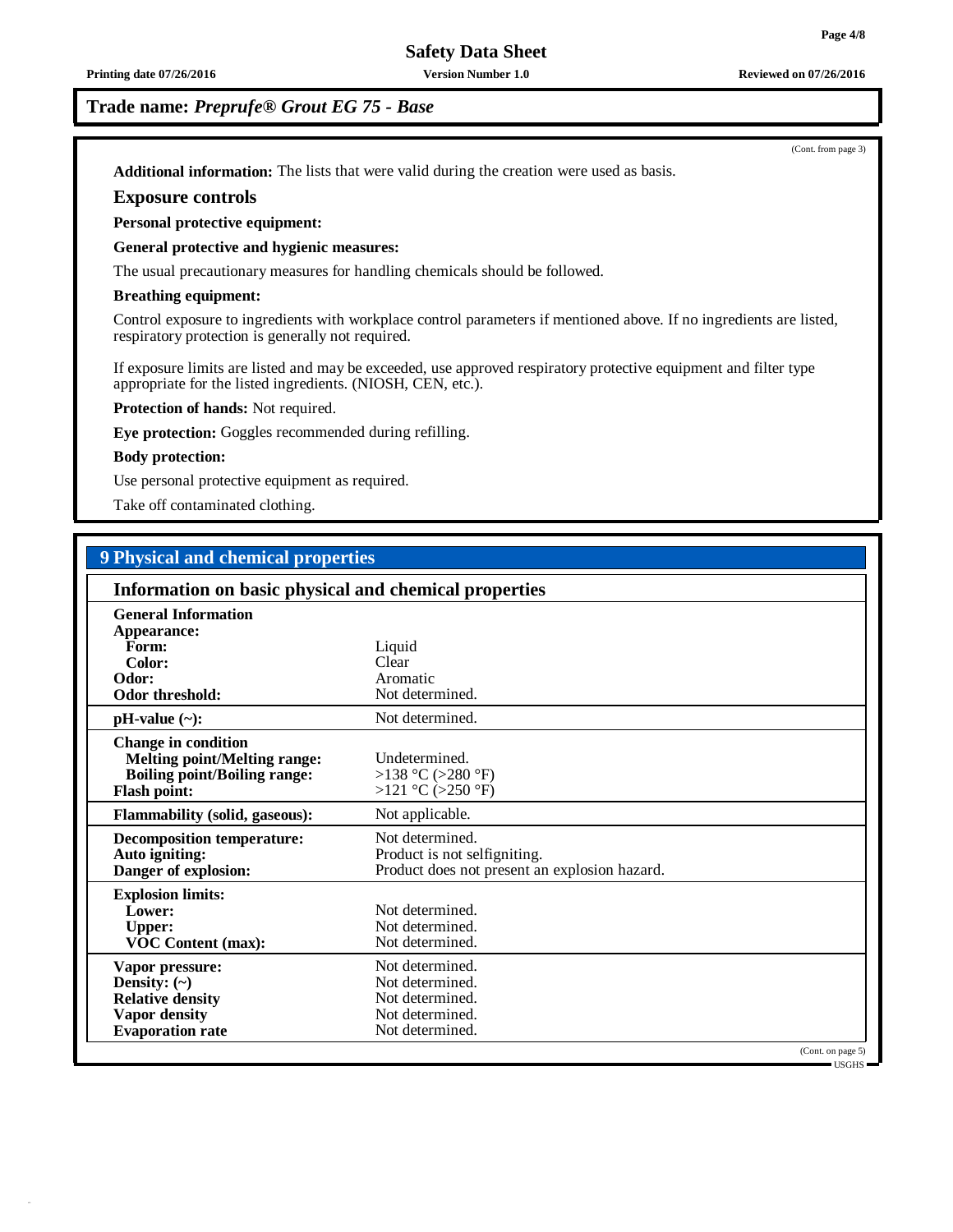**Printing date 07/26/2016 Version Number 1.0 Reviewed on 07/26/2016**

**Trade name:** *Preprufe® Grout EG 75 - Base*

|                                                          |                                            | (Cont. from page 4) |
|----------------------------------------------------------|--------------------------------------------|---------------------|
| Solubility in / Miscibility with                         |                                            |                     |
| Water:                                                   | Not miscible or difficult to mix.          |                     |
| Partition coefficient (n-octanol/water): Not determined. |                                            |                     |
| <b>Viscosity:</b>                                        |                                            |                     |
| Dynamic:                                                 | Not determined.                            |                     |
| Kinematic:                                               | Not determined.                            |                     |
| Molecular weight                                         | Not applicable.                            |                     |
| <b>Other information</b>                                 | No further relevant information available. |                     |

## **10 Stability and reactivity**

**Reactivity** Stable under normal conditions.

**Chemical stability**

**Thermal decomposition:** No decomposition if used according to specifications.

**Conditions to avoid** No further relevant information available.

**Incompatible materials:** No further relevant information available.

**Hazardous decomposition products:** Carbon monoxide and carbon dioxide

# **11 Toxicological information**

## **Information on toxicological effects**

**Acute toxicity:**

**LD/LC50 values relevant for classification:**

**25068-38-6 Reaction product: bisphenol A-(epichlorhydrin); epoxy resin (number average molecular weight £ 700)**

LC50, 96h 220 mg/l (algae) 3.6 mg/l (bacterial) 2.4 mg/l (fish)

LC50, 48h  $\vert$  2.8 mg/l (daphnia magna)

## **Primary irritant effect:**

**on the skin:** Causes skin irritation.

**on the eye:** Causes serious eye irritation.

**inhalation:** No irritating effect expected

**Sensitization:** May cause an allergic skin reaction.

**Additional toxicological information:**

**Carcinogenic categories**

| <b>IARC</b> (International Agency for Research on Cancer) Human Carcinogenicity:                                           |  |
|----------------------------------------------------------------------------------------------------------------------------|--|
| Group 1- Positive, Group 2A- Probable, Group 2B- Possible, Group 3- Not Classifiable                                       |  |
| None of the ingredients is listed.                                                                                         |  |
| <b>NTP (National Toxicology Program)</b><br>K-Known to be carcinogenic, R-May reasonably be anticipated to be carcinogenic |  |
| None of the ingredients is listed.                                                                                         |  |
| (Cont. on page 6)                                                                                                          |  |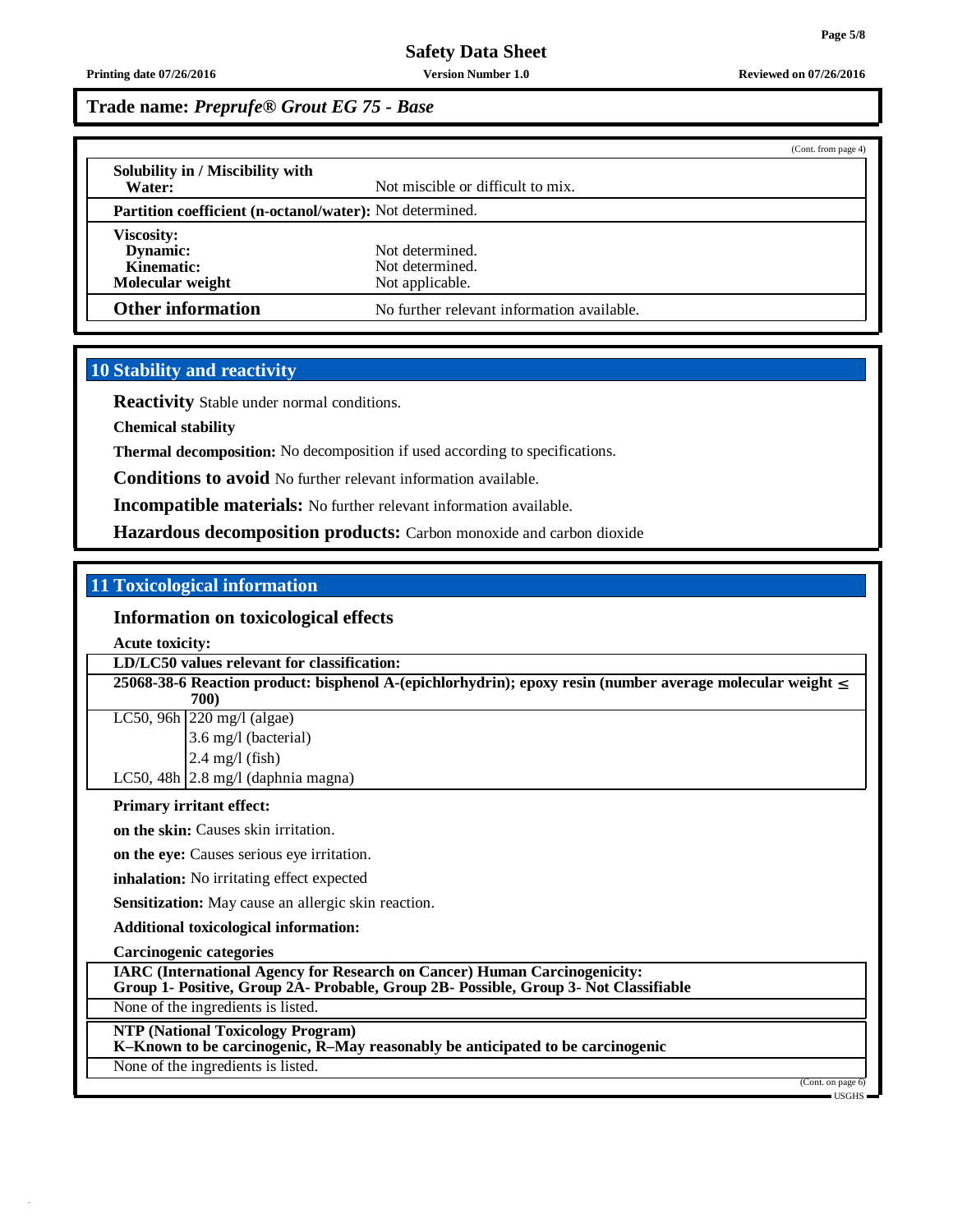## **Trade name:** *Preprufe® Grout EG 75 - Base*

**OSHA-Ca (Occupational Safety & Health Administration)**

None of the ingredients is listed.

# **12 Ecological information**

## **Toxicity**

**Aquatic toxicity:** No further relevant information available.

**Persistence and degradability** No further relevant information available.

## **Behavior in environmental systems:**

**Bioaccumulative potential** No further relevant information available.

**Mobility in soil** No further relevant information available.

## **Additional ecological information:**

## **General notes:**

Toxic for aquatic organisms

Danger to drinking water if even small quantities leak into the ground.

Also poisonous for fish and plankton in water bodies.

## **Results of PBT and vPvB assessment**

**PBT:** Not applicable. **vPvB:** Not applicable.

**Other adverse effects** No further relevant information available.

# **13 Disposal considerations**

## **Waste treatment methods**

**Recommendation:**



Must not be disposed of together with household garbage. Do not allow product to reach sewage system.

## **Uncleaned packagings:**

**Recommendation:** Disposal must be made according to official regulations.

| <b>14 Transport information</b>       |                                                                                                     |
|---------------------------------------|-----------------------------------------------------------------------------------------------------|
| <b>UN-Number</b><br><b>IMDG, IATA</b> | UN3082                                                                                              |
| UN proper shipping name               |                                                                                                     |
| <b>IMDG</b>                           | ENVIRONMENTALLY HAZARDOUS SUBSTANCE, LIQUID, N.O.S. (Epoxy                                          |
|                                       | Resin (Number average MW $\leq$ 700)), MARINE POLLUTANT                                             |
| <b>IATA</b>                           | ENVIRONMENTALLY HAZARDOUS SUBSTANCE, LIQUID, N.O.S. (Epoxy<br>Resin (Number average MW $\leq$ 700)) |
|                                       | (Cont. on page 7)                                                                                   |

(Cont. from page 5)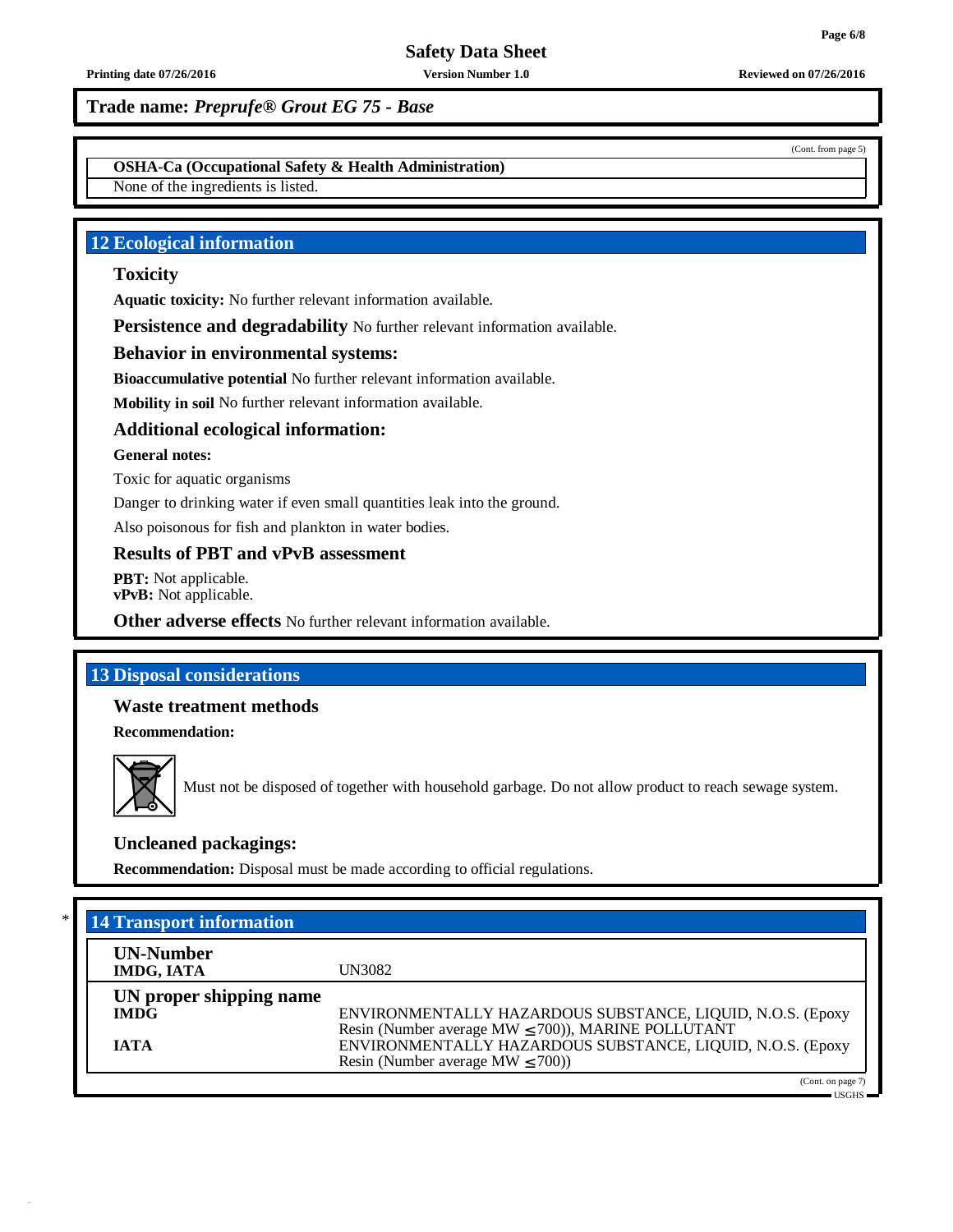**Printing date 07/26/2016 Version Number 1.0 Reviewed on 07/26/2016**

**Trade name:** *Preprufe® Grout EG 75 - Base*

|                                                                             | (Cont. from page 6)                                                                                                        |
|-----------------------------------------------------------------------------|----------------------------------------------------------------------------------------------------------------------------|
| <b>Transport hazard class(es)</b>                                           |                                                                                                                            |
| <b>IMDG, IATA</b>                                                           |                                                                                                                            |
|                                                                             |                                                                                                                            |
| <b>Class</b><br>Label                                                       | 9 Miscellaneous dangerous substances and articles<br>9                                                                     |
| <b>Packing group</b><br><b>IMDG, IATA</b>                                   | Ш                                                                                                                          |
| <b>Environmental hazards:</b>                                               | Product contains environmentally hazardous substances: Epoxy Resin (Number<br>average MW $\leq$ 700)                       |
| <b>Marine pollutant:</b>                                                    | Symbol (fish and tree)                                                                                                     |
| <b>Special marking (ADR):</b><br><b>Special marking (IATA):</b>             | Symbol (fish and tree)<br>Symbol (fish and tree)                                                                           |
|                                                                             | Special precautions for user Warning: Miscellaneous dangerous substances and articles                                      |
| Danger code (Kemler):                                                       | 90                                                                                                                         |
| <b>EMS Number:</b>                                                          | $F-A, S-F$                                                                                                                 |
| <b>Stowage Category</b>                                                     | A                                                                                                                          |
| <b>Transport/Additional information:</b>                                    |                                                                                                                            |
| <b>DOT</b><br><b>Remarks:</b>                                               | Not regulated                                                                                                              |
| <b>IMDG</b><br>Limited quantities $(LQ)$<br><b>Excepted quantities (EQ)</b> | $5$ kg<br>Code: E1<br>Maximum net quantity per inner packaging: 30 ml<br>Maximum net quantity per outer packaging: 1000 ml |
| <b>UN</b> "Model Regulation":                                               | UN 3082 ENVIRONMENTALLY HAZARDOUS SUBSTANCES, LIQUID,<br>N.O.S. (EPOXY RESIN (NUMBER AVERAGE MW $\leq$ 700)), 9, III       |

# \* **15 Regulatory information**

| <b>SARA (Superfund Amendments and Reauthorization Act)</b>                      |                |                                                                                              |
|---------------------------------------------------------------------------------|----------------|----------------------------------------------------------------------------------------------|
| Section 302/304 (extremely hazardous substances):                               |                |                                                                                              |
| None of the ingredients is listed.                                              |                |                                                                                              |
|                                                                                 |                | Section 313 Reportable Ingredients (Chemicals present below reporting threshold are exempt): |
| None of the ingredients is listed.                                              |                |                                                                                              |
| <b>SARA Section 312/Tier I &amp; II Hazard Categories:</b>                      |                |                                                                                              |
| Health Immediate (acute)                                                        | Yes            |                                                                                              |
| Health Delayed (chronic)                                                        | <b>Yes</b>     |                                                                                              |
| Flammable                                                                       | N <sub>0</sub> |                                                                                              |
| Reactive                                                                        | No             |                                                                                              |
| Pressure                                                                        | N <sub>0</sub> |                                                                                              |
| <b>North America Chemical Inventory Status</b>                                  |                |                                                                                              |
| <b>TSCA (Toxic Substances Control Act - United States):</b>                     |                |                                                                                              |
| All ingredients are listed or exempt from listing unless otherwise noted below. |                |                                                                                              |
|                                                                                 |                | (Cont. on page 8)                                                                            |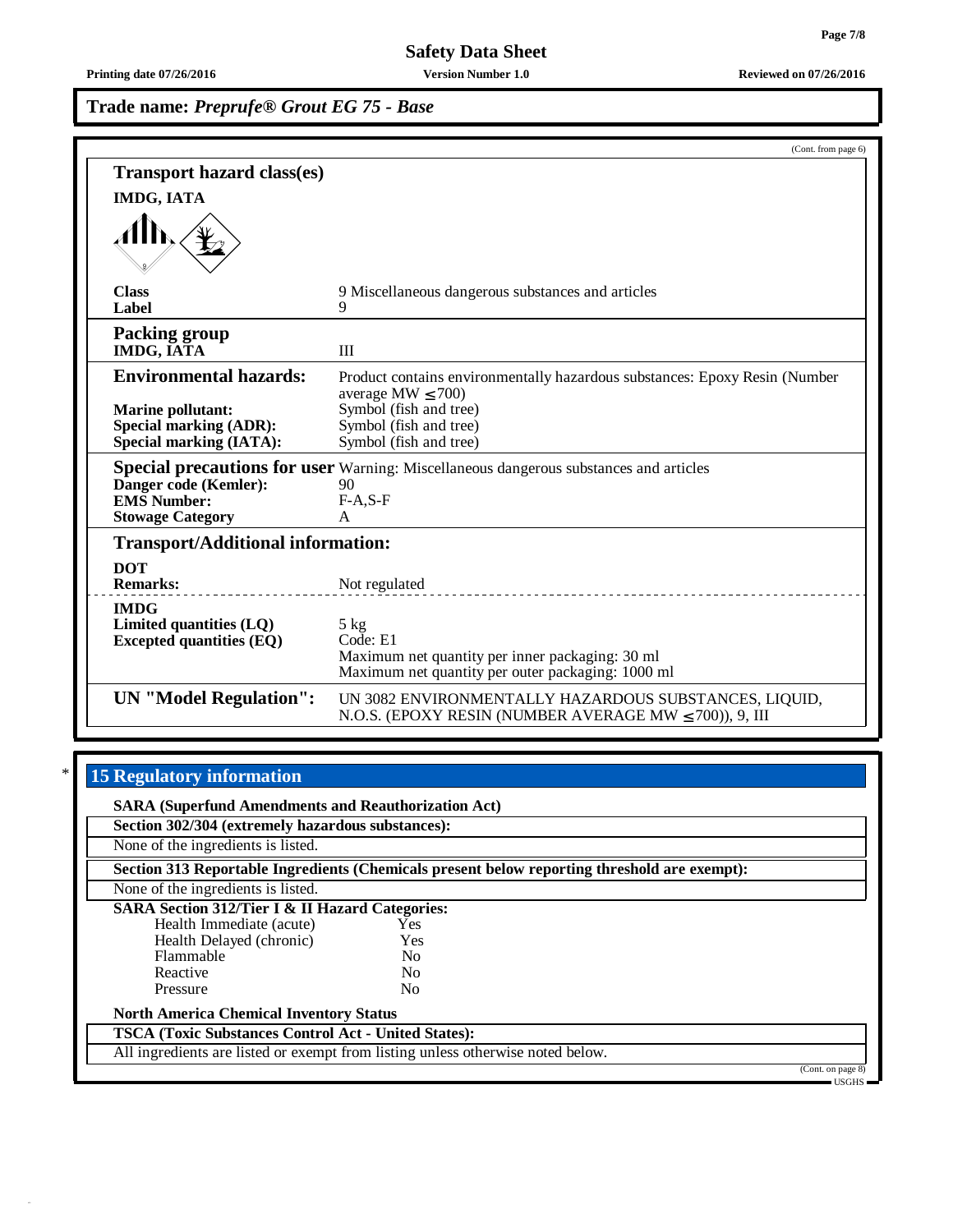**USGHS** 

# **Safety Data Sheet**

**Printing date 07/26/2016 Version Number 1.0 Reviewed on 07/26/2016**

# **Trade name:** *Preprufe® Grout EG 75 - Base*

| (Cont. from page 7)                                                                                                                                                          |
|------------------------------------------------------------------------------------------------------------------------------------------------------------------------------|
| <b>CEPA</b> (Canadian DSL):                                                                                                                                                  |
| All ingredients are listed or exempt from listing unless otherwise noted below.                                                                                              |
| <b>Right to Know Ingredient Disclosure:</b>                                                                                                                                  |
| Proprietary Epoxide, NJTSN801416109                                                                                                                                          |
| <b>California Proposition 65</b>                                                                                                                                             |
| <b>Chemicals known to cause cancer:</b>                                                                                                                                      |
| None of the ingredients is listed.                                                                                                                                           |
| Chemicals known to cause reproductive toxicity for females:                                                                                                                  |
| None of the ingredients is listed.                                                                                                                                           |
| Chemicals known to cause reproductive toxicity for males:                                                                                                                    |
| None of the ingredients is listed.                                                                                                                                           |
| Chemicals known to cause developmental toxicity:                                                                                                                             |
| None of the ingredients is listed.                                                                                                                                           |
| <b>Carcinogenicity Categories</b>                                                                                                                                            |
| <b>EPA (Environmental Protection Agency)</b>                                                                                                                                 |
| None of the ingredients is listed.                                                                                                                                           |
| <b>TLV-ACGIH (THE American Conference of Governmental Industrial Hygienists)</b><br>Human Carcinogen - A1 Confirmed, A2 Suspected, A3 Unknown Relevance, A4 Not Classifiable |
| None of the ingredients is listed.                                                                                                                                           |
| NIOSH-Cancer (National Institute for Occupational Safety and Health)                                                                                                         |
| None of the ingredients is listed.                                                                                                                                           |
| Volatile Organic Compounds (VOC) reported per the Emission Standards.<br>If no $g/L$ value is provided this product is not subject to above standard.                        |

# **16 Other information**

The data included herein are presented in accordance with various environment, health and safety regulations. It is the responsibility of a recipient of the data to remain currently informed on chemical hazard information, to design and update its own program and to comply with all national, federal, state and local laws and regulations applicable to safety, occupational health, right-to-know and environmental protection.

# **Department issuing SDS:**

GCP Applied Technologies 62 Whittemore Avenue Cambridge, MA 02140 USA USA: +1-617-876-1400 (24 hours) +1-800-354-5414 **Date of preparation / last revision** 07/26/2016 / -

**The first date of preparation** 07/25/2016

**Number of revision times and the latest revision date** 1.0 / 07/26/2016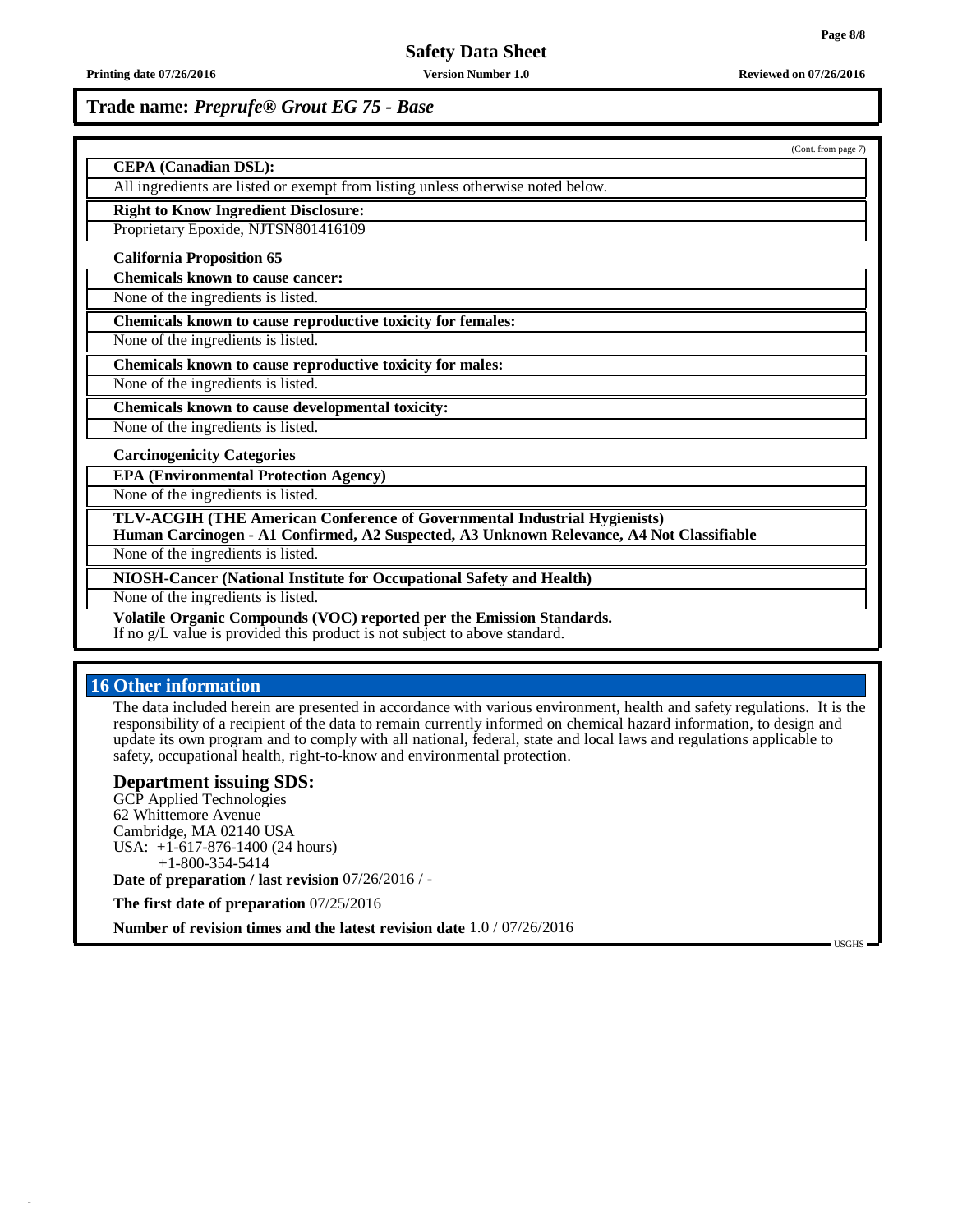

**Printing date 08/02/2016 Version Number 1.0 Reviewed on 08/02/2016**

# **1 Identification**

# **Product identifier**

**Trade name:** *Preprufe® Grout EG 75 - Hardener*

**SDS ID Number:** 2669

**Relevant identified uses of the substance or mixture, and uses advised against** Specialty construction product. Not intended for other uses

# **Details of the supplier of the safety data sheet**

**Manufacturer/Supplier:** GCP Applied Technologies

62 Whittemore Avenue Cambridge, MA 02140 USA

GCP Canada, Inc. 294 Clements Road W. Ajax, Ontario L1S 3C6 Canada

## **Information department:**

Environmental Health & Safety USA: +1-617-876-1400 (24 hours) +1-800-354-5414 (8AM - 5PM) Not functional within Massachusetts CAN: 1-905-683-8561 (24 hours)

**Transport Emergency:** Chemtrec +1-800-424-9300 (24 hours)

# \* **2 Hazard(s) identification**

# **Classification of the substance or mixture**

Harmful in contact with skin. Causes severe skin burns and eye damage. Causes serious eye damage. May cause allergy or asthma symptoms or breathing difficulties if inhaled.

May cause an allergic skin reaction.

**Label elements:** The product is classified and labeled according to the Globally Harmonized System (GHS)

**Hazard pictograms**



Danger

## **Hazard statements**

Harmful in contact with skin. Causes severe skin burns and eye damage. May cause allergy or asthma symptoms or breathing difficulties if inhaled. May cause an allergic skin reaction.

(Cont. on page 2) USGHS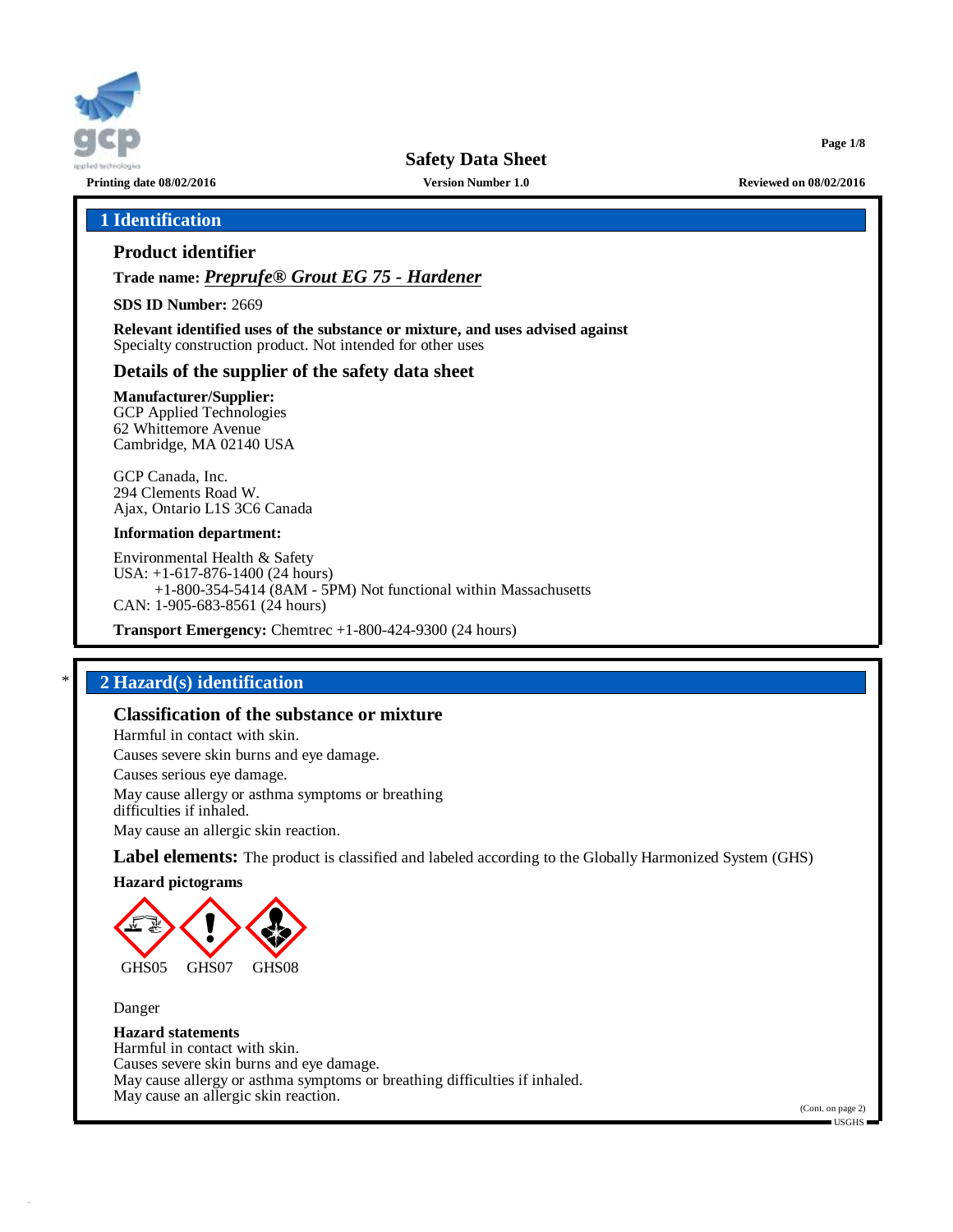**Printing date 08/02/2016 Version Number 1.0 Reviewed on 08/02/2016**

# **Trade name:** *Preprufe® Grout EG 75 - Hardener*

### **Precautionary statements**

[In case of inadequate ventilation] wear respiratory protection. Wear protective gloves / protective clothing. If on skin (or hair): Take off immediately all contaminated clothing. Rinse skin with water/shower. If in eyes: Rinse cautiously with water for several minutes. Remove contact lenses, if present and easy to do. Continue rinsing. If skin irritation or rash occurs: Get medical advice/attention.

If swallowed: Rinse mouth. Do NOT induce vomiting.

IF INHALED: Remove person to fresh air and keep comfortable for breathing.

If experiencing respiratory symptoms: Call a POISON CENTER/doctor.

## **Hazard description:** Corrosive **NFPA ratings (scale 0 - 4)**

3 1 1 Health  $= 3$  $Fire = 1$ Reactivity  $= 1$ 

## **HMIS-ratings (scale 0 - 4)**

**HEALTH**  FIRE **REACTIVITY** 1  $|3|$ 1 Health  $= 3$  $Flammability = 1$ Reactivity  $= 1$ 

# **Other hazards**

**Results of PBT and vPvB assessment**

**PBT:** Not applicable. **vPvB:** Not applicable.

# **3 Composition/information on ingredients**

## **Chemical characterization: Mixtures**

**Description:** Mixture of the substances listed below with additional nonhazardous ingredients.

**Hazardous components:**

112-24-3 3,6-diazaoctanethylenediamin 50-100%

90-72-2 2,4,6-tris(dimethylaminomethyl)phenol 10-20%

**Additional information:** For the wording of the listed hazard phrases refer to section 16.

# **4 First-aid measures**

## **Description of first aid measures**

**General information:** Get medical advice/attention if you feel unwell.

**After inhalation:**

Supply fresh air. If required, provide artificial respiration. Keep patient warm. Consult doctor if symptoms persist.

**After skin contact:** Generally the product does not irritate the skin.

**After eye contact:** Rinse cautiously with water for several minutes.

**After swallowing:** Drink copious amounts of water and provide fresh air. Immediately call a doctor.

(Cont. on page 3) USGHS

(Cont. from page 1)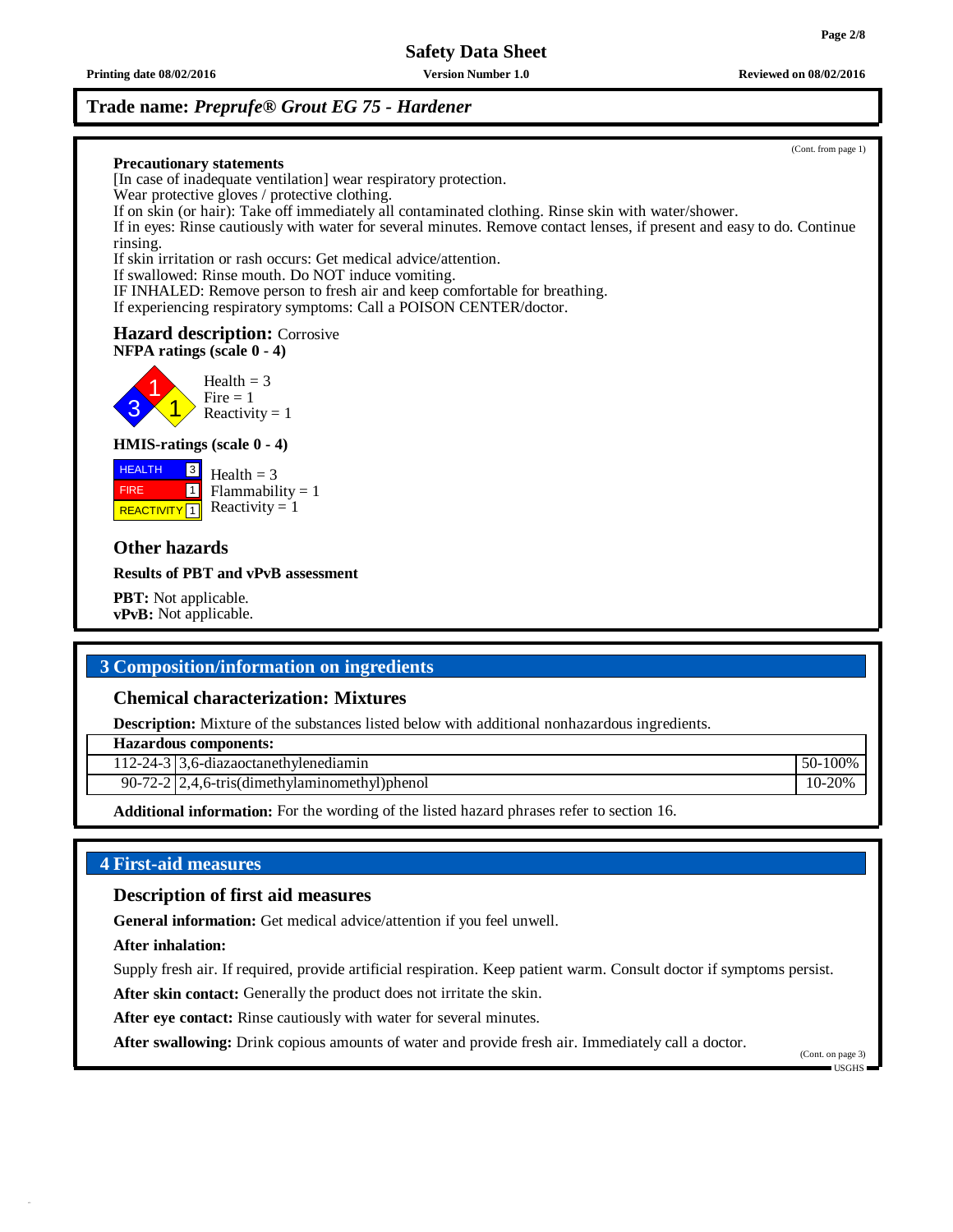**Trade name:** *Preprufe® Grout EG 75 - Hardener*

## **Information for doctor:**

**Most important symptoms and effects, both acute and delayed** May cause sensitization by skin contact.

**Indication of any immediate medical attention and special treatment needed** No further relevant information available.

# **5 Fire-fighting measures**

**Special hazards arising from the substance or mixture** No further relevant information available.

**Additional information** Collect contaminated fire fighting water separately. It must not enter the sewage system.

## **6 Accidental release measures**

# **Personal precautions, protective equipment and emergency procedures**

Wear protective equipment. Keep unprotected persons away.

**Environmental precautions:** Avoid release to the environment.

# **Methods and material for containment and cleaning up:**

Use neutralizing agent.

Dispose contaminated material as waste according to section 13 of the SDS.

## **Reference to other sections**

See Section 7 for information on safe handling.

See Section 8 for information on personal protection equipment.

See Section 13 for disposal information.

# **7 Handling and storage**

## **Handling:**

**Precautions for safe handling**

Risk of serious damage to eyes.

Prevent formation of aerosols.

**Information about protection against explosions and fires:** No special measures required.

## **Conditions for safe storage, including any incompatibilities**

**Storage:**

**Information about storage in one common storage facility:** No special measures required.

**Further information about storage conditions:** Keep receptacle tightly sealed.

**Specific end use(s)** No further relevant information available.

# **8 Exposure controls/personal protection**

**Additional information about design of technical systems:** No further data; see item 7.

**Printing date 08/02/2016 Version Number 1.0 Reviewed on 08/02/2016**

(Cont. from page 2)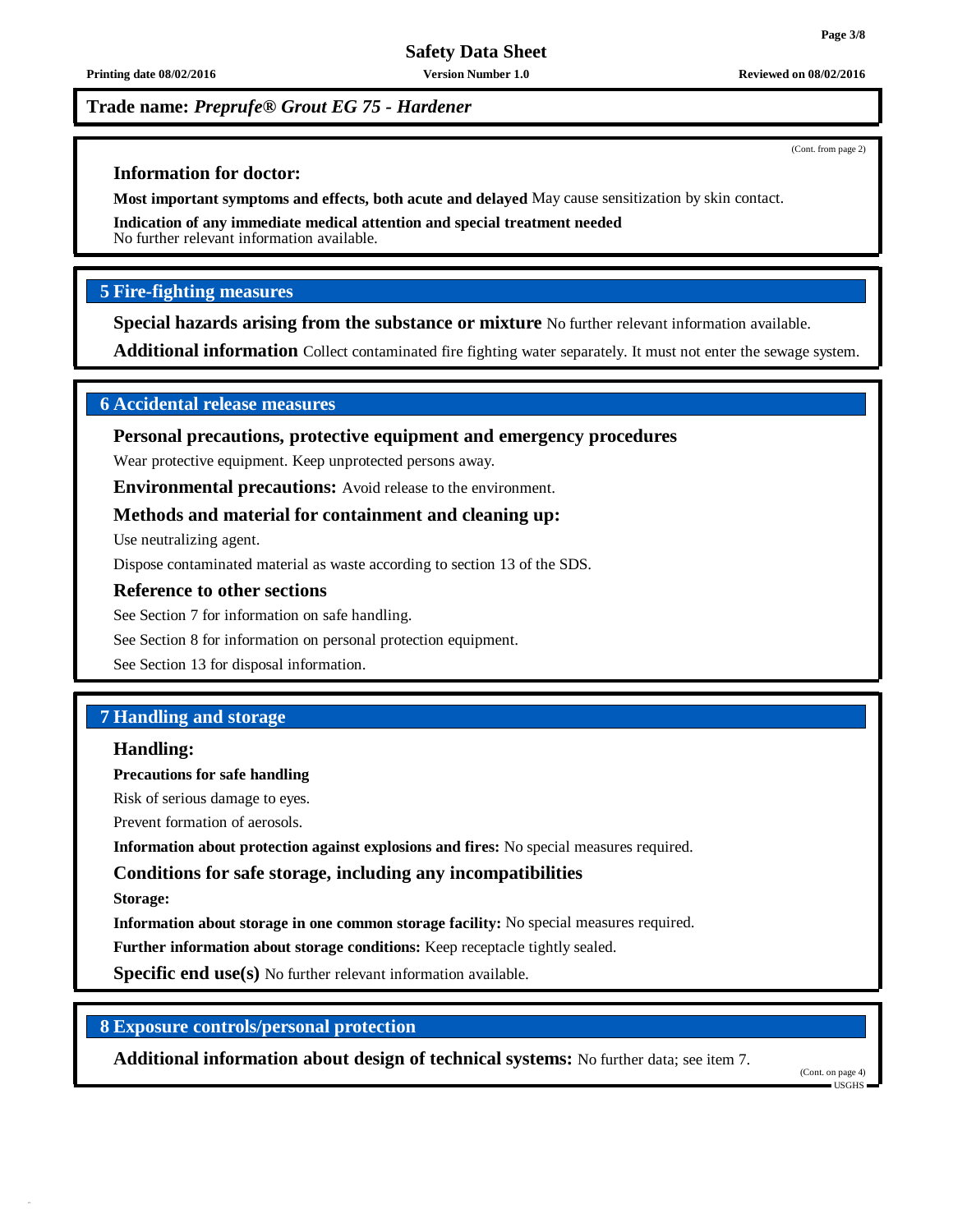**Explosion limits:**<br> **Lower:**<br> **Upper:** 

# **Trade name:** *Preprufe® Grout EG 75 - Hardener*

|                                                                                                                                 | (Cont. from page 3)                                                                                                 |
|---------------------------------------------------------------------------------------------------------------------------------|---------------------------------------------------------------------------------------------------------------------|
| <b>Control parameters</b>                                                                                                       |                                                                                                                     |
| Components with limit values that require monitoring at the workplace:                                                          |                                                                                                                     |
| 112-24-3 3,6-diazaoctanethylenediamin<br>WEEL (USA) Long-term value: $6 \text{ mg/m}^3$ , 1 ppm                                 |                                                                                                                     |
| Skin                                                                                                                            |                                                                                                                     |
|                                                                                                                                 | <b>Additional information:</b> The lists that were valid during the creation were used as basis.                    |
| <b>Exposure controls</b>                                                                                                        |                                                                                                                     |
| Personal protective equipment:                                                                                                  |                                                                                                                     |
| General protective and hygienic measures:                                                                                       |                                                                                                                     |
|                                                                                                                                 | The usual precautionary measures for handling chemicals should be followed.                                         |
| <b>Breathing equipment:</b>                                                                                                     |                                                                                                                     |
| respiratory protection is generally not required.                                                                               | Control exposure to ingredients with workplace control parameters if mentioned above. If no ingredients are listed, |
| appropriate for the listed ingredients. (NIOSH, CEN, etc.).                                                                     | If exposure limits are listed and may be exceeded, use approved respiratory protective equipment and filter type    |
| Protection of hands: Not required.                                                                                              |                                                                                                                     |
| Material of gloves Nitrile rubber.                                                                                              |                                                                                                                     |
| Eye protection: Goggles recommended during refilling.                                                                           |                                                                                                                     |
| <b>Body protection:</b>                                                                                                         |                                                                                                                     |
| Use personal protective equipment as required.                                                                                  |                                                                                                                     |
| Take off contaminated clothing.                                                                                                 |                                                                                                                     |
|                                                                                                                                 |                                                                                                                     |
| <b>9 Physical and chemical properties</b>                                                                                       |                                                                                                                     |
| Information on basic physical and chemical properties                                                                           |                                                                                                                     |
| <b>General Information</b><br>Appearance:<br>Form:<br>Color:<br>Odor:<br>Odor threshold:                                        | Liquid<br>According to product specification<br>Characteristic<br>Not determined.                                   |
| $pH-value$ (~):                                                                                                                 | Not determined.                                                                                                     |
| <b>Change in condition</b><br><b>Melting point/Melting range:</b><br><b>Boiling point/Boiling range:</b><br><b>Flash point:</b> | Undetermined.<br>Undetermined.<br>204 °C (399 °F)                                                                   |
| <b>Flammability (solid, gaseous):</b>                                                                                           | Not applicable.                                                                                                     |
| <b>Decomposition temperature:</b><br>Auto igniting:<br>Danger of explosion:                                                     | Not determined.<br>Product is not selfigniting.<br>Product does not present an explosion hazard.                    |

Lower: Not determined. Upper: Not determined. (Cont. on page 5)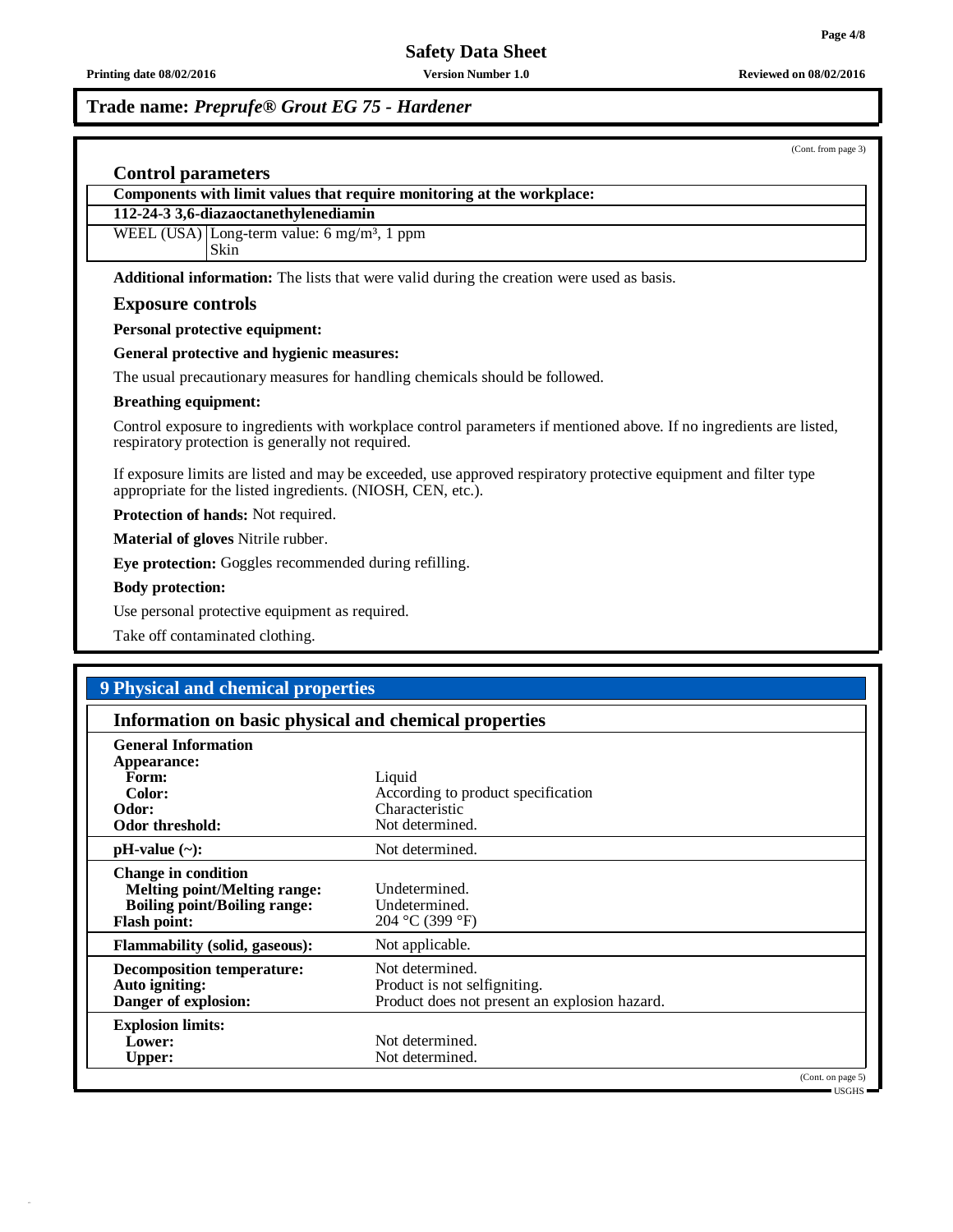**Trade name:** *Preprufe® Grout EG 75 - Hardener*

|                                                          |                                            | (Cont. from page 4) |
|----------------------------------------------------------|--------------------------------------------|---------------------|
| <b>VOC Content (max):</b>                                | Not determined.                            |                     |
| Vapor pressure:                                          | Not determined.                            |                     |
| Density: (~) at 20 $^{\circ}$ C (68 $^{\circ}$ F)        | $1 \text{ g/cm}^3$ (8.345 lbs/gal)         |                     |
| <b>Relative density</b>                                  | Not determined.                            |                     |
| Vapor density                                            | Not determined.                            |                     |
| <b>Evaporation</b> rate                                  | Not determined.                            |                     |
| Solubility in / Miscibility with                         |                                            |                     |
| Water:                                                   | Not miscible or difficult to mix.          |                     |
| Partition coefficient (n-octanol/water): Not determined. |                                            |                     |
| <b>Viscosity:</b>                                        |                                            |                     |
| Dynamic:                                                 | Not determined.                            |                     |
| Kinematic:                                               | Not determined.                            |                     |
| Molecular weight                                         | Not applicable.                            |                     |
| <b>Other information</b>                                 | No further relevant information available. |                     |

# **10 Stability and reactivity**

**Reactivity** Stable under normal conditions.

**Chemical stability**

**Thermal decomposition:** No decomposition if used according to specifications.

**Conditions to avoid** No further relevant information available.

**Incompatible materials:** No further relevant information available.

**Hazardous decomposition products:** Carbon monoxide and carbon dioxide

# \* **11 Toxicological information**

## **Information on toxicological effects**

**Acute toxicity:**

**LD/LC50 values relevant for classification:**

**90-72-2 2,4,6-tris(dimethylaminomethyl)phenol**

Oral LD50 2169 mg/kg (rat) (OECD 401)

Dermal LD50 1242 mg/kg (rabbit)

## **Primary irritant effect:**

**on the skin:** Harmful in contact with skin.

**on the eye:** Causes serious eye damage.

**inhalation:** May cause allergy or asthma symptoms or breathing difficulties if inhaled.

**Sensitization:** May cause an allergic skin reaction.

**Additional toxicological information:**

**Carcinogenic categories**

**IARC (International Agency for Research on Cancer) Human Carcinogenicity: Group 1- Positive, Group 2A- Probable, Group 2B- Possible, Group 3- Not Classifiable**

None of the ingredients is listed.

(Cont. on page 6) USGHS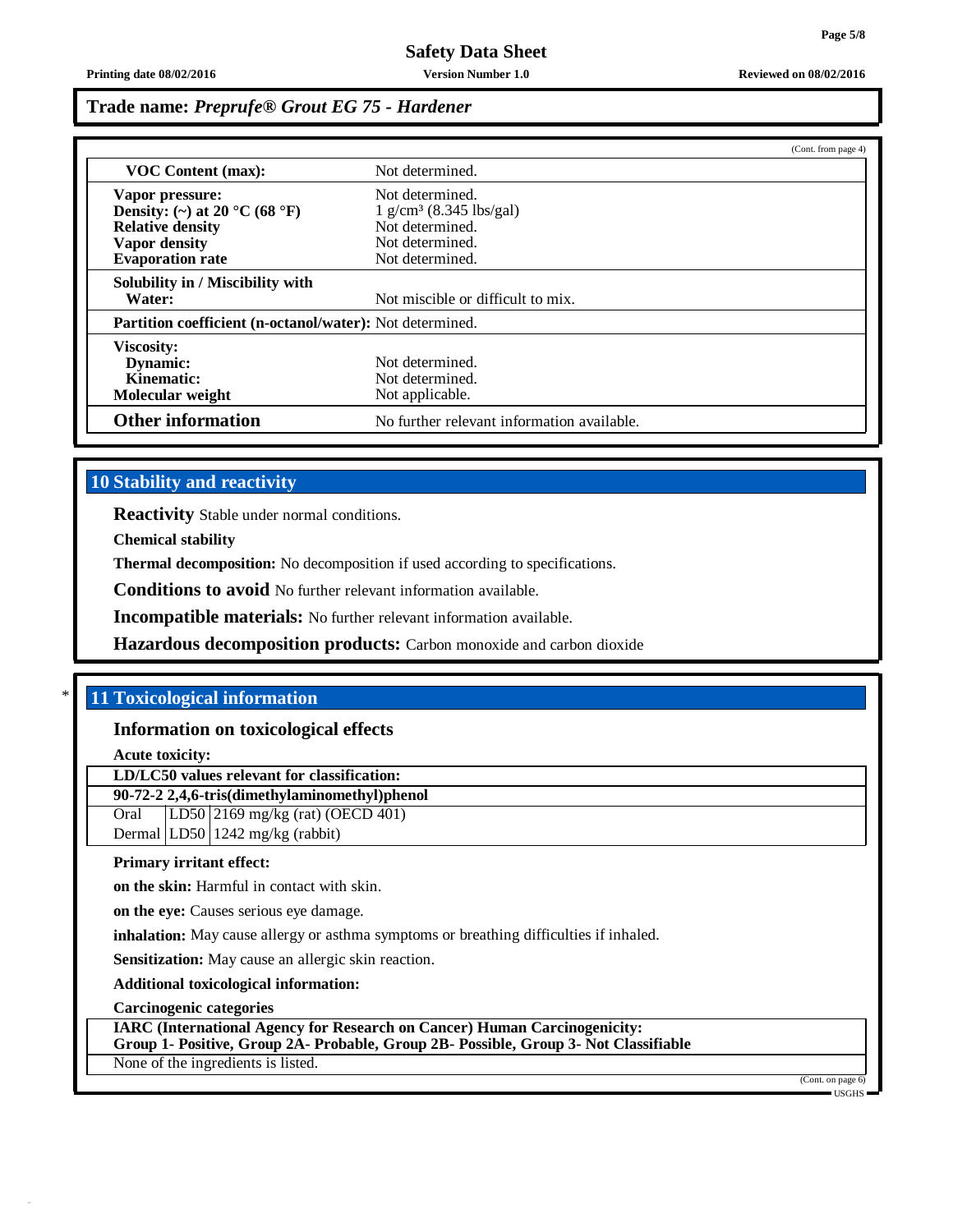(Cont. from page 5)

# **Safety Data Sheet**

**Trade name:** *Preprufe® Grout EG 75 - Hardener*

**NTP (National Toxicology Program)**

**K–Known to be carcinogenic, R–May reasonably be anticipated to be carcinogenic**

None of the ingredients is listed.

**OSHA-Ca (Occupational Safety & Health Administration)**

None of the ingredients is listed.

# **12 Ecological information**

## **Toxicity**

**Aquatic toxicity:**

**90-72-2 2,4,6-tris(dimethylaminomethyl)phenol**

EC50, 72h 84 mg/l (algae) (OECD 201)

**Persistence and degradability** No further relevant information available.

**Behavior in environmental systems:**

**Bioaccumulative potential** No further relevant information available.

**Mobility in soil** No further relevant information available.

## **Additional ecological information:**

**General notes:**

Must not reach bodies of water or drainage ditch undiluted or unneutralized.

Danger to drinking water if even small quantities leak into the ground.

# **Results of PBT and vPvB assessment**

**PBT:** Not applicable. **vPvB:** Not applicable.

**Other adverse effects** No further relevant information available.

# **13 Disposal considerations**

**Waste treatment methods**

**Recommendation:**



Must not be disposed of together with household garbage. Do not allow product to reach sewage system.

## **Uncleaned packagings:**

**Recommendation:** Disposal must be made according to official regulations.

| <b>14 Transport information</b>     |        |  |                   |
|-------------------------------------|--------|--|-------------------|
| <b>UN-Number</b><br>DOT, IMDG, IATA | UN2735 |  |                   |
|                                     |        |  | (Cont. on page 7) |

 $\blacksquare$  USGHS  $\blacksquare$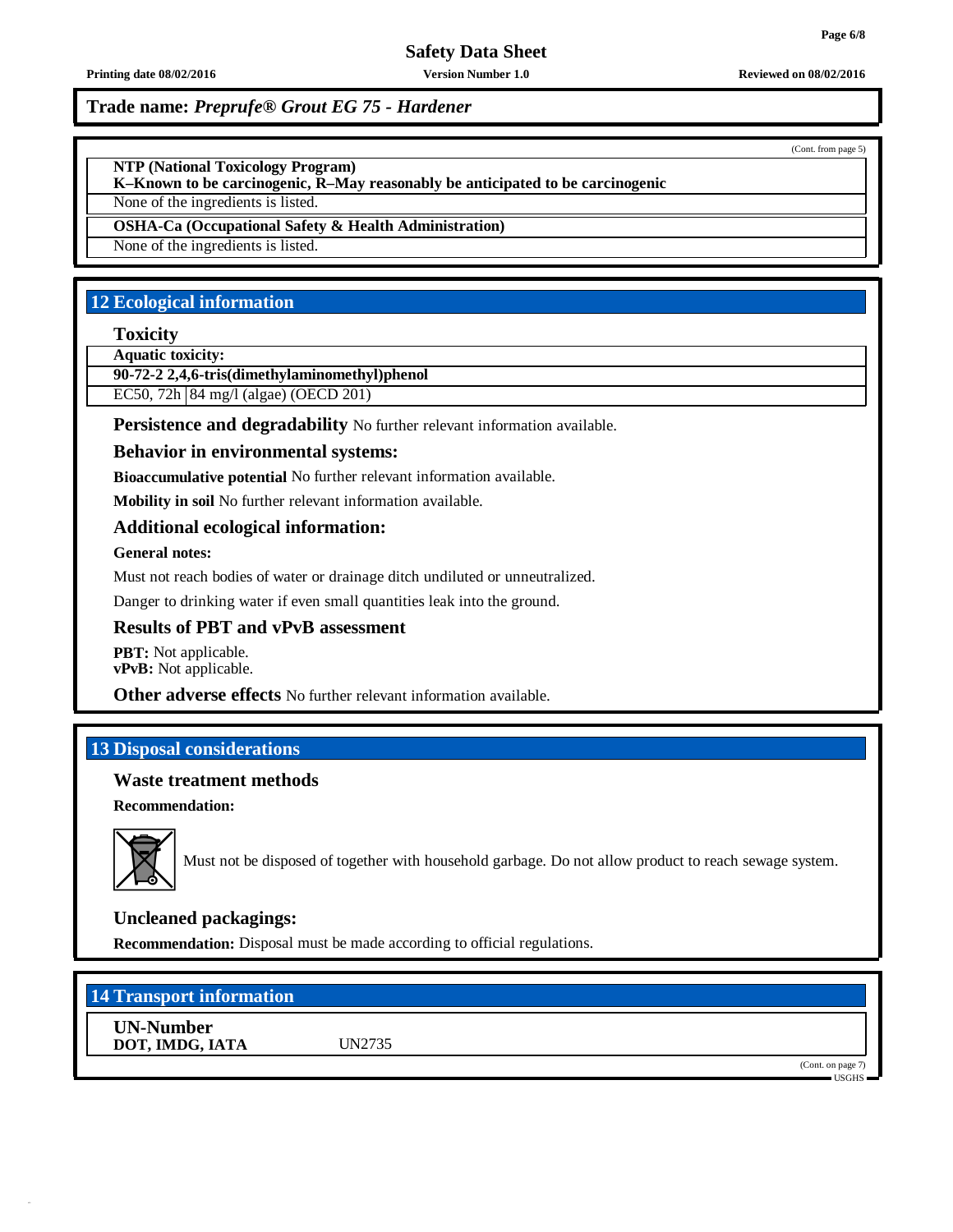# **Trade name:** *Preprufe® Grout EG 75 - Hardener*

|                                                                                                                                                                                                     | (Cont. from page 6)                                                                                                                                                                                         |
|-----------------------------------------------------------------------------------------------------------------------------------------------------------------------------------------------------|-------------------------------------------------------------------------------------------------------------------------------------------------------------------------------------------------------------|
| UN proper shipping name<br><b>DOT</b><br><b>IMDG, IATA</b>                                                                                                                                          | Amines, liquid, corrosive, n.o.s. (Triethylenetetramine, 2,4,6-tris(dimethylamino-<br>methyl)phenol)<br>AMINES, LIQUID, CORROSIVE, N.O.S. (TRIETHYLENETETRAMINE, 2,4,6-<br>tris(dimethylaminomethyl)phenol) |
| <b>Transport hazard class(es)</b>                                                                                                                                                                   |                                                                                                                                                                                                             |
| <b>DOT</b>                                                                                                                                                                                          |                                                                                                                                                                                                             |
| CORROSI                                                                                                                                                                                             |                                                                                                                                                                                                             |
| <b>Class</b><br>Label                                                                                                                                                                               | 8 Corrosive substances<br>8                                                                                                                                                                                 |
| <b>IMDG, IATA</b>                                                                                                                                                                                   |                                                                                                                                                                                                             |
| <b>Class</b><br>Label                                                                                                                                                                               | 8 Corrosive substances<br>8                                                                                                                                                                                 |
| <b>Packing group</b><br>DOT, IMDG, IATA                                                                                                                                                             | $\mathbf{I}$                                                                                                                                                                                                |
| <b>Environmental hazards:</b>                                                                                                                                                                       | Not applicable.                                                                                                                                                                                             |
| <b>Special precautions for user</b> Warning: Corrosive substances<br>Danger code (Kemler):<br><b>EMS</b> Number:<br><b>Segregation groups</b><br><b>Stowage Category</b><br><b>Segregation Code</b> | 80<br>$F-A, S-B$<br>Alkalis<br>A<br>SG35 Stow "separated from" acids.                                                                                                                                       |
| <b>Transport/Additional information:</b>                                                                                                                                                            |                                                                                                                                                                                                             |
| <b>IMDG</b><br>Limited quantities (LQ)<br><b>Excepted quantities (EQ)</b>                                                                                                                           | 1L<br>Code: E2<br>Maximum net quantity per inner packaging: 30 ml<br>Maximum net quantity per outer packaging: 500 ml                                                                                       |
| <b>UN</b> "Model Regulation":                                                                                                                                                                       | UN 2735 AMINES, LIQUID, CORROSIVE, N.O.S.<br>(TRIETHYLENETETRAMINE, 2,4,6-TRIS(DIMETHYLAMINOMETHYL)<br>PHENOL), 8, II                                                                                       |

# **15 Regulatory information**

**SARA (Superfund Amendments and Reauthorization Act)**

**Section 302/304 (extremely hazardous substances):**

None of the ingredients is listed.

**Section 313 Reportable Ingredients (Chemicals present below reporting threshold are exempt):**

None of the ingredients is listed.

(Cont. on page 8)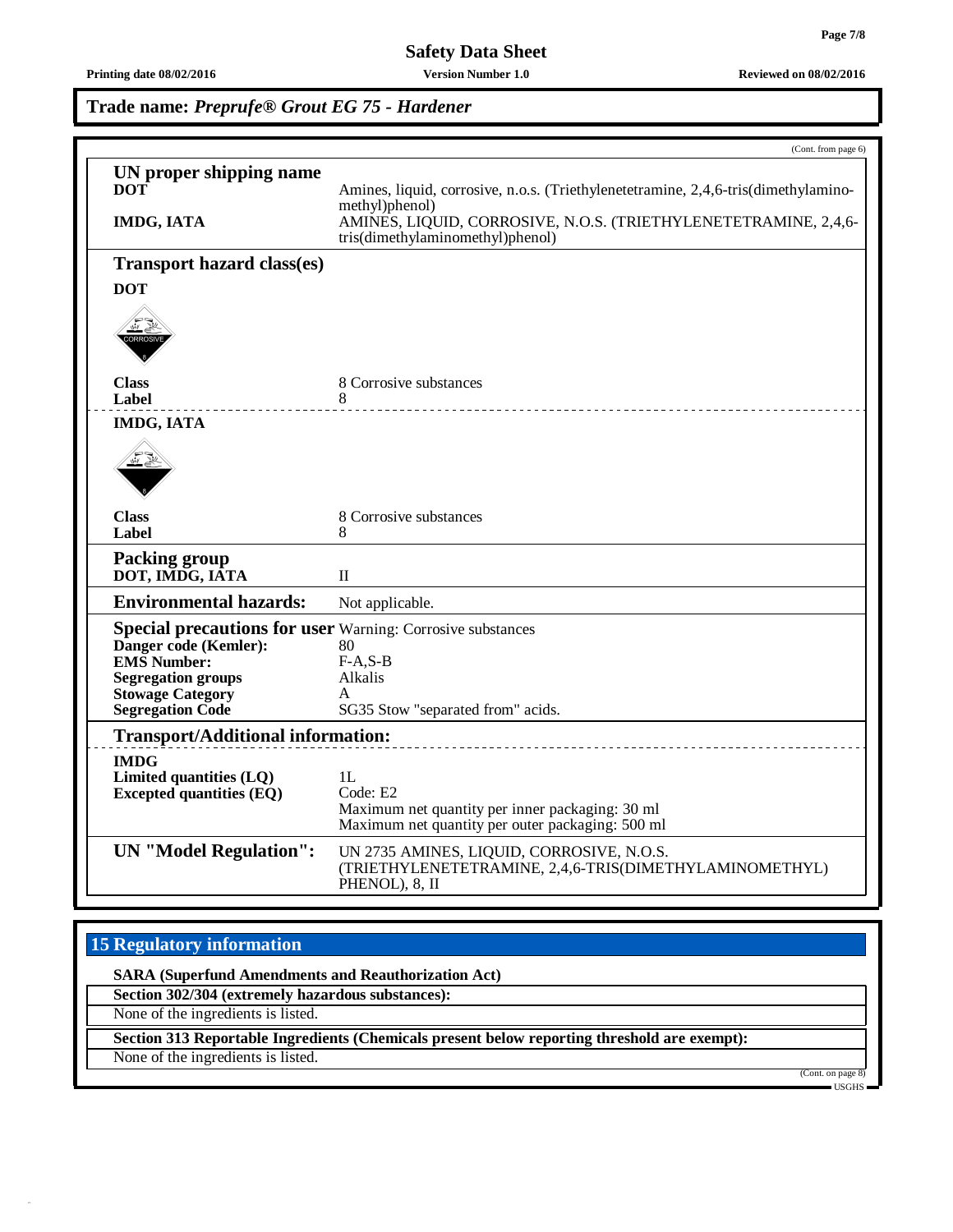# **Trade name:** *Preprufe® Grout EG 75 - Hardener*

|                                                                                                                                                                       | (Cont. from page 7) |  |
|-----------------------------------------------------------------------------------------------------------------------------------------------------------------------|---------------------|--|
| <b>SARA Section 312/Tier I &amp; II Hazard Categories:</b>                                                                                                            |                     |  |
| Health Delayed (chronic)<br><b>Yes</b>                                                                                                                                |                     |  |
| Health Immediate (acute)<br>Yes<br>Flammable<br>No                                                                                                                    |                     |  |
| Reactive<br>No                                                                                                                                                        |                     |  |
| No<br>Pressure                                                                                                                                                        |                     |  |
| <b>North America Chemical Inventory Status</b>                                                                                                                        |                     |  |
| <b>TSCA (Toxic Substances Control Act - United States):</b>                                                                                                           |                     |  |
| All ingredients are listed or exempt from listing unless otherwise noted below.                                                                                       |                     |  |
| <b>CEPA</b> (Canadian DSL):                                                                                                                                           |                     |  |
| All ingredients are listed or exempt from listing unless otherwise noted below.                                                                                       |                     |  |
| <b>California Proposition 65</b>                                                                                                                                      |                     |  |
| <b>Chemicals known to cause cancer:</b>                                                                                                                               |                     |  |
| None of the ingredients is listed.                                                                                                                                    |                     |  |
| Chemicals known to cause reproductive toxicity for females:                                                                                                           |                     |  |
| None of the ingredients is listed.                                                                                                                                    |                     |  |
| Chemicals known to cause reproductive toxicity for males:                                                                                                             |                     |  |
| None of the ingredients is listed.                                                                                                                                    |                     |  |
| Chemicals known to cause developmental toxicity:                                                                                                                      |                     |  |
| None of the ingredients is listed.                                                                                                                                    |                     |  |
| <b>Carcinogenicity Categories</b>                                                                                                                                     |                     |  |
| <b>EPA (Environmental Protection Agency)</b>                                                                                                                          |                     |  |
| None of the ingredients is listed.                                                                                                                                    |                     |  |
| TLV-ACGIH (THE American Conference of Governmental Industrial Hygienists)<br>Human Carcinogen - A1 Confirmed, A2 Suspected, A3 Unknown Relevance, A4 Not Classifiable |                     |  |
| None of the ingredients is listed.                                                                                                                                    |                     |  |
| NIOSH-Cancer (National Institute for Occupational Safety and Health)                                                                                                  |                     |  |
| None of the ingredients is listed.                                                                                                                                    |                     |  |
| Volatile Organic Compounds (VOC) reported per the Emission Standards.<br>If no g/L value is provided this product is not subject to above standard.                   |                     |  |

# **16 Other information**

The data included herein are presented in accordance with various environment, health and safety regulations. It is the responsibility of a recipient of the data to remain currently informed on chemical hazard information, to design and update its own program and to comply with all national, federal, state and local laws and regulations applicable to safety, occupational health, right-to-know and environmental protection.

## **Department issuing SDS:**

GCP Applied Technologies 62 Whittemore Avenue Cambridge, MA 02140 USA USA: +1-617-876-1400 (24 hours) +1-800-354-5414

**Date of preparation / last revision** 08/02/2016 / -

**The first date of preparation** 07/25/2016

**Number of revision times and the latest revision date** 1.0 / 08/02/2016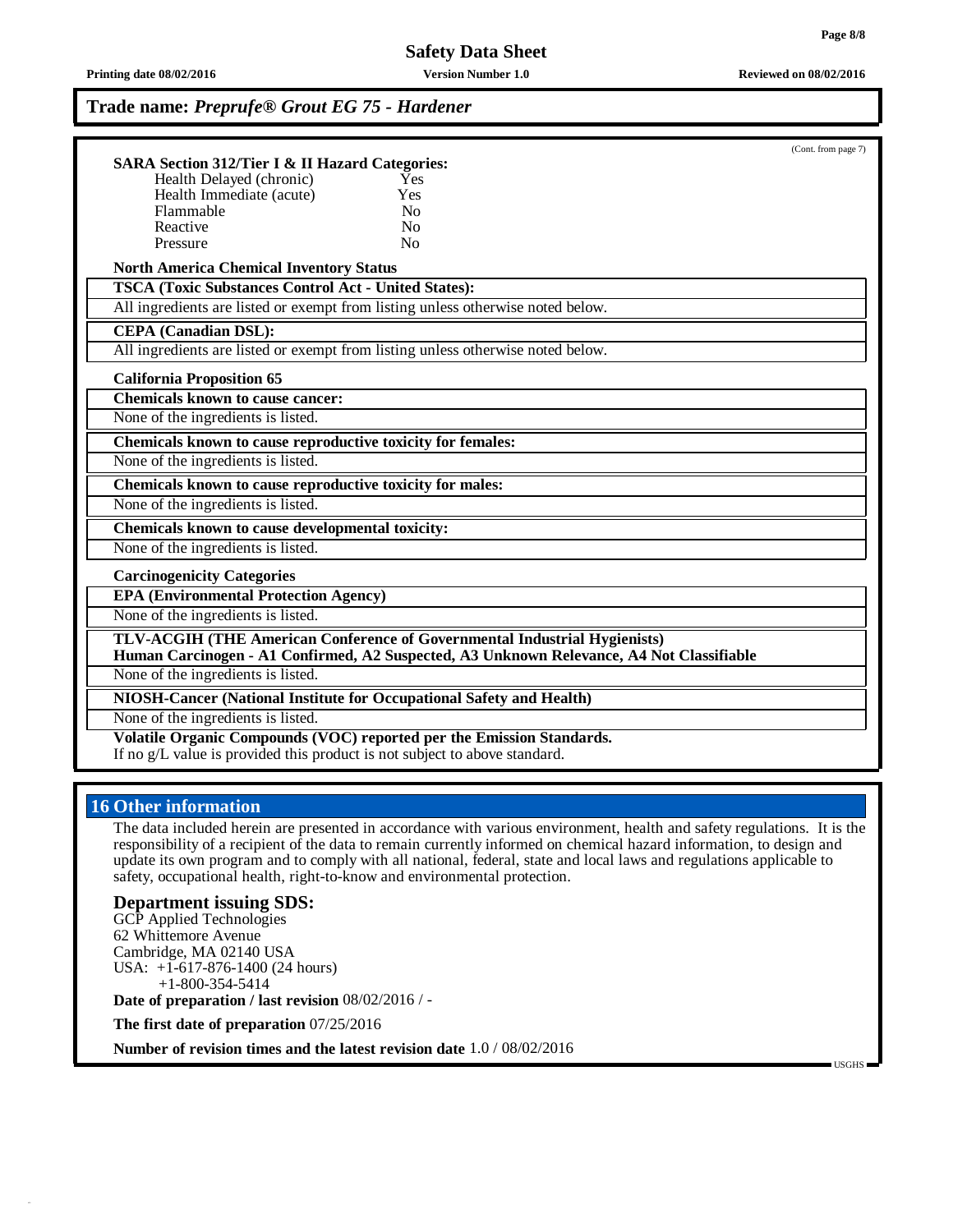

**Printing date 07/29/2016 Version Number 1.0 Reviewed on 07/29/2016**

# **1 Identification**

# **Product identifier**

**Trade name:** *Preprufe® Grout EG 75 - Filler*

**SDS ID Number:** 2673

**Relevant identified uses of the substance or mixture, and uses advised against** Specialty construction product. Not intended for other uses

# **Details of the supplier of the safety data sheet**

### **Manufacturer/Supplier:** GCP Applied Technologies

62 Whittemore Avenue Cambridge, MA 02140 USA

GCP Canada, Inc. 294 Clements Road W. Ajax, Ontario L1S 3C6 Canada

## **Information department:**

Environmental Health & Safety USA: +1-617-876-1400 (24 hours) +1-800-354-5414 (8AM - 5PM) Not functional within Massachusetts CAN: 1-905-683-8561 (24 hours)

**Transport Emergency:** Chemtrec +1-800-424-9300 (24 hours)

# \* **2 Hazard(s) identification**

# **Classification of the substance or mixture**

Depending on the type of handling and use, airborne respirable crystalline silica may be generated. Prolonged and/or massive inhalation of respirable silica dust may cause silicosis. Occupational exposure to respirable crystalline silica should be monitored and controlled.

This product should be handled with care to avoid dust generation. May cause cancer. Route of exposure: Inhalation.

## **Label elements:**

**Hazard pictograms**



Danger

**Hazard statements** May cause cancer. Route of exposure: Inhalation. **Precautionary statements** Wear protective gloves/protective clothing/eye protection/face protection.

(Cont. on page 2)  $\blacksquare$  USGHS  $\blacksquare$ 

**Page 1/8**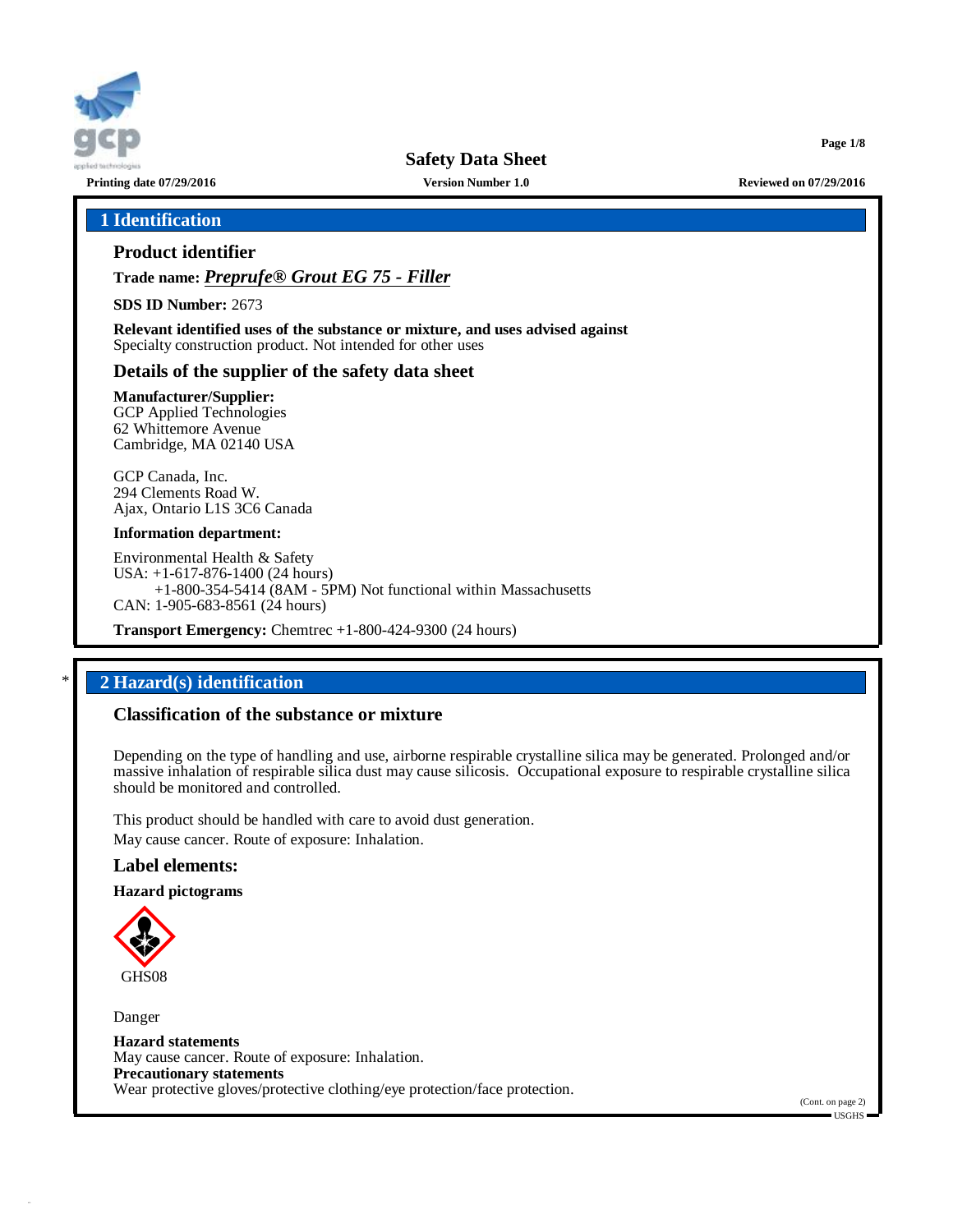**Printing date 07/29/2016 Version Number 1.0 Reviewed on 07/29/2016**

# **Trade name:** *Preprufe® Grout EG 75 - Filler*

| Do not handle until all safety precautions have been read and understood.<br>Obtain special instructions before use.<br>IF exposed or concerned: Get medical advice/attention.<br>Dispose of contents/container in accordance with local/regional/national/international regulations. | (Cont. from page 1) |
|---------------------------------------------------------------------------------------------------------------------------------------------------------------------------------------------------------------------------------------------------------------------------------------|---------------------|
| <b>Additional information:</b> Avoid breathing dust.<br><b>NFPA</b> ratings (scale $0 - 4$ )                                                                                                                                                                                          |                     |
| Health $= 1$<br>$Fire = 1$<br>Reactivity = $0$                                                                                                                                                                                                                                        |                     |
| <b>HMIS-ratings (scale <math>0 - 4</math>)</b>                                                                                                                                                                                                                                        |                     |
| $^*1$<br><b>HEALTH</b><br>Health $=$ *1<br>$\vert$ 1<br>Flammability $= 1$<br><b>FIRE</b><br>Reactivity = $0$<br><b>REACTIVITY</b> 0                                                                                                                                                  |                     |
| <b>Other hazards</b>                                                                                                                                                                                                                                                                  |                     |
| <b>Results of PBT and vPvB assessment</b>                                                                                                                                                                                                                                             |                     |
| <b>PBT:</b> Not applicable.<br>vPvB: Not applicable.                                                                                                                                                                                                                                  |                     |

# \* **3 Composition/information on ingredients**

## **Chemical characterization: Mixtures**

**Hazardous components:**

14808-60-7 Quartz (SiO2) 50-100%

**Additional information:** For the wording of the listed hazard phrases refer to section 16.

# \* **4 First-aid measures**

## **Description of first aid measures**

**General information:** Get medical advice/attention if you feel unwell.

## **After inhalation:**

Supply fresh air. If required, provide artificial respiration. Keep patient warm. Consult doctor if symptoms persist.

**After skin contact:** Generally the product does not irritate the skin.

**After eye contact:** Rinse cautiously with water for several minutes.

**After swallowing:** If symptoms persist consult doctor.

## **Information for doctor:**

**Most important symptoms and effects, both acute and delayed** No further relevant information available.

**Indication of any immediate medical attention and special treatment needed** No further relevant information available.

# **5 Fire-fighting measures**

**Special hazards arising from the substance or mixture** No further relevant information available.

(Cont. on page 3) USGHS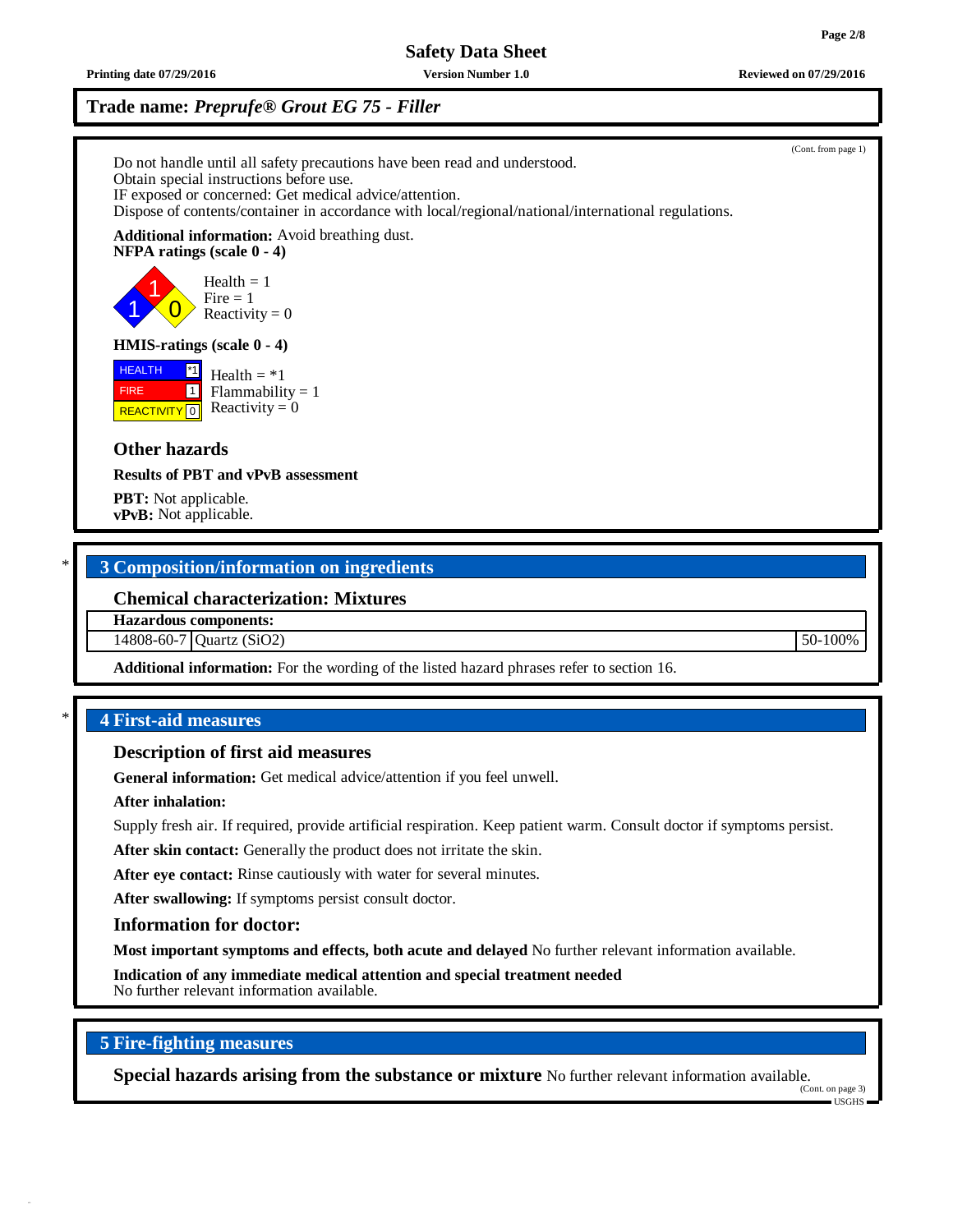**Printing date 07/29/2016 Version Number 1.0 Reviewed on 07/29/2016**

**Trade name:** *Preprufe® Grout EG 75 - Filler*

(Cont. from page 2)

**Additional information** Collect contaminated fire fighting water separately. It must not enter the sewage system.

# \* **6 Accidental release measures**

## **Personal precautions, protective equipment and emergency procedures**

Wear protective equipment. Keep unprotected persons away.

**Methods and material for containment and cleaning up:** Pick up mechanically.

## **Reference to other sections**

See Section 7 for information on safe handling.

See Section 8 for information on personal protection equipment.

See Section 13 for disposal information.

## **7 Handling and storage**

## **Handling:**

**Precautions for safe handling** No special precautions are necessary if used correctly.

**Information about protection against explosions and fires:** No special measures required.

## **Conditions for safe storage, including any incompatibilities**

**Storage:**

**Information about storage in one common storage facility:** No special measures required.

**Further information about storage conditions:** Keep receptacle tightly sealed.

**Specific end use(s)** No further relevant information available.

## \* **8 Exposure controls/personal protection**

**Additional information about design of technical systems:** No further data; see item 7.

### **Control parameters**

| Components with limit values that require monitoring at the workplace: |                                                                                                                                           |  |
|------------------------------------------------------------------------|-------------------------------------------------------------------------------------------------------------------------------------------|--|
| 14808-60-7 Quartz (SiO2)                                               |                                                                                                                                           |  |
|                                                                        | PEL $(USA)$ see Quartz listing                                                                                                            |  |
|                                                                        | REL (USA) $\begin{cases} \text{Long-term value: } 0.05^* \text{ mg/m}^3 \\ * \text{respirable dust; See Pocket Guide App. A} \end{cases}$ |  |
|                                                                        | TLV (USA) Long-term value: $0.025*$ mg/m <sup>3</sup><br>*as respirable fraction                                                          |  |

**Additional information:** The lists that were valid during the creation were used as basis.

## **Exposure controls**

Minimize airborne dust generation. Use process enclosures, local exhaust ventilation or other engineering controls to keep airborne levels below specified exposure limits. If user operations generate dust, or mist, use ventilation to keep exposure to airborne particles below the exposure limit. Apply organizational measures, eg. by isolating personnel from dusty areas. Remove and wash soiled clothing.

(Cont. on page 4) USGHS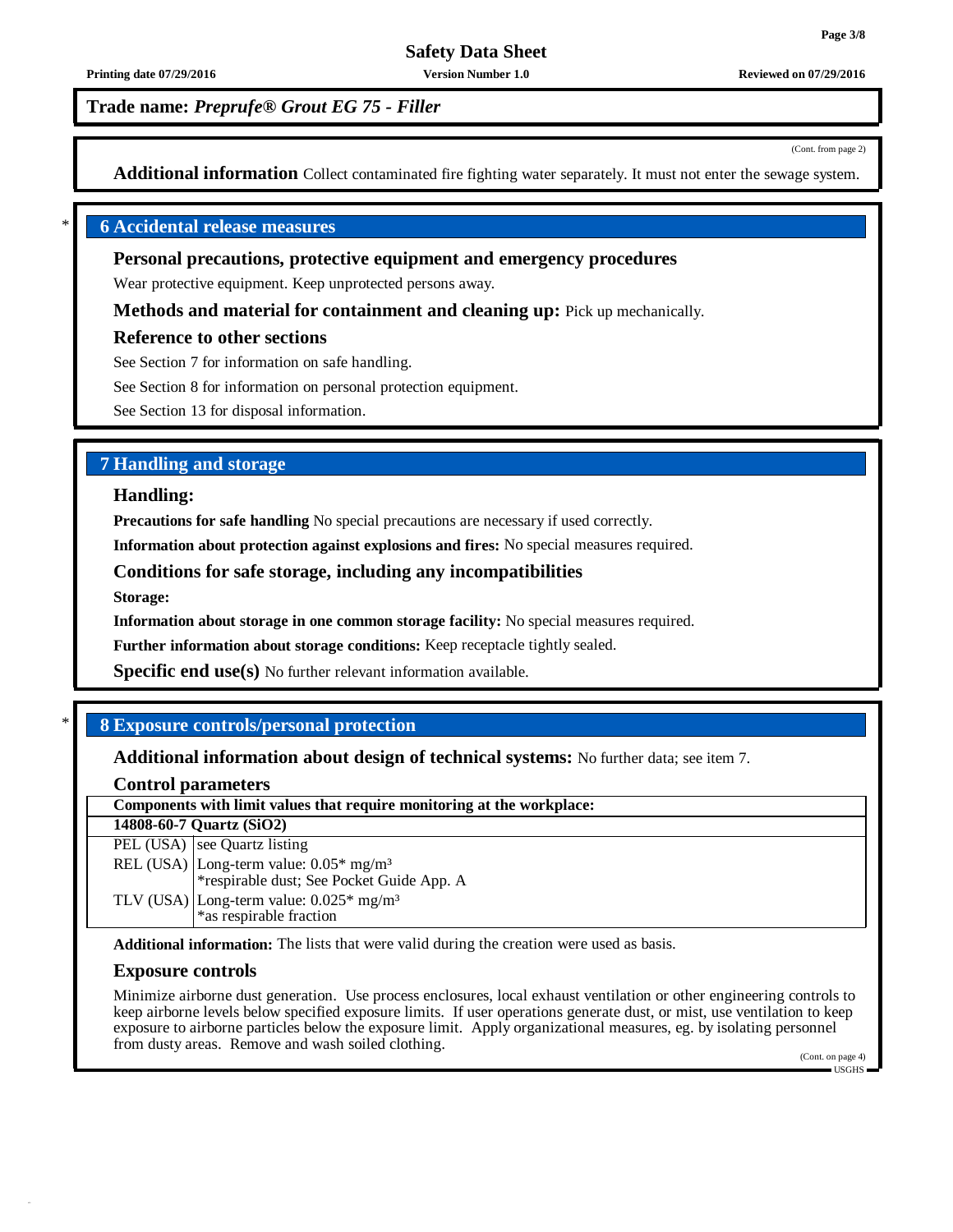**Printing date 07/29/2016 Version Number 1.0 Reviewed on 07/29/2016**

# **Trade name:** *Preprufe® Grout EG 75 - Filler*

(Cont. from page 3)

## **Personal protective equipment:**

## **General protective and hygienic measures:**

The usual precautionary measures for handling chemicals should be followed.

### **Breathing equipment:**

Control exposure to ingredients with workplace control parameters if mentioned above. If no ingredients are listed, respiratory protection is generally not required.

If exposure limits are listed and may be exceeded, use approved respiratory protective equipment and filter type appropriate for the listed ingredients. (NIOSH, CEN, etc.).

**Protection of hands:** Not required.

**Eye protection:** Safety glasses

**Body protection:**

Use personal protective equipment as required.

Take off contaminated clothing.

# \* **9 Physical and chemical properties**

| Information on basic physical and chemical properties                                                                           |                                                                                                  |  |
|---------------------------------------------------------------------------------------------------------------------------------|--------------------------------------------------------------------------------------------------|--|
| <b>General Information</b><br>Appearance:<br>Form:<br>Color:<br>Odor:<br><b>Odor threshold:</b>                                 | Solid<br>According to product specification<br>Characteristic<br>Not determined.                 |  |
| $pH-value (\sim):$                                                                                                              | Not applicable.                                                                                  |  |
| <b>Change in condition</b><br><b>Melting point/Melting range:</b><br><b>Boiling point/Boiling range:</b><br><b>Flash point:</b> | Undetermined.<br>Undetermined.<br>Not applicable.                                                |  |
| <b>Flammability (solid, gaseous):</b>                                                                                           | Not determined.                                                                                  |  |
| <b>Decomposition temperature:</b><br>Auto igniting:<br>Danger of explosion:                                                     | Not determined.<br>Product is not selfigniting.<br>Product does not present an explosion hazard. |  |
| <b>Explosion limits:</b><br>Lower:<br><b>Upper:</b><br><b>VOC Content (max):</b>                                                | Not determined.<br>Not determined.<br>Not determined.                                            |  |
| Vapor pressure:<br>Density: $(\sim)$<br><b>Relative density</b><br><b>Vapor density</b><br><b>Evaporation rate</b>              | Not applicable.<br>Not determined.<br>Not determined.<br>Not applicable.<br>Not applicable.      |  |
| Solubility in / Miscibility with<br>Water:                                                                                      | Not miscible or difficult to mix.                                                                |  |
| Partition coefficient (n-octanol/water): Not determined.                                                                        |                                                                                                  |  |
|                                                                                                                                 | (Cont. on page 5)                                                                                |  |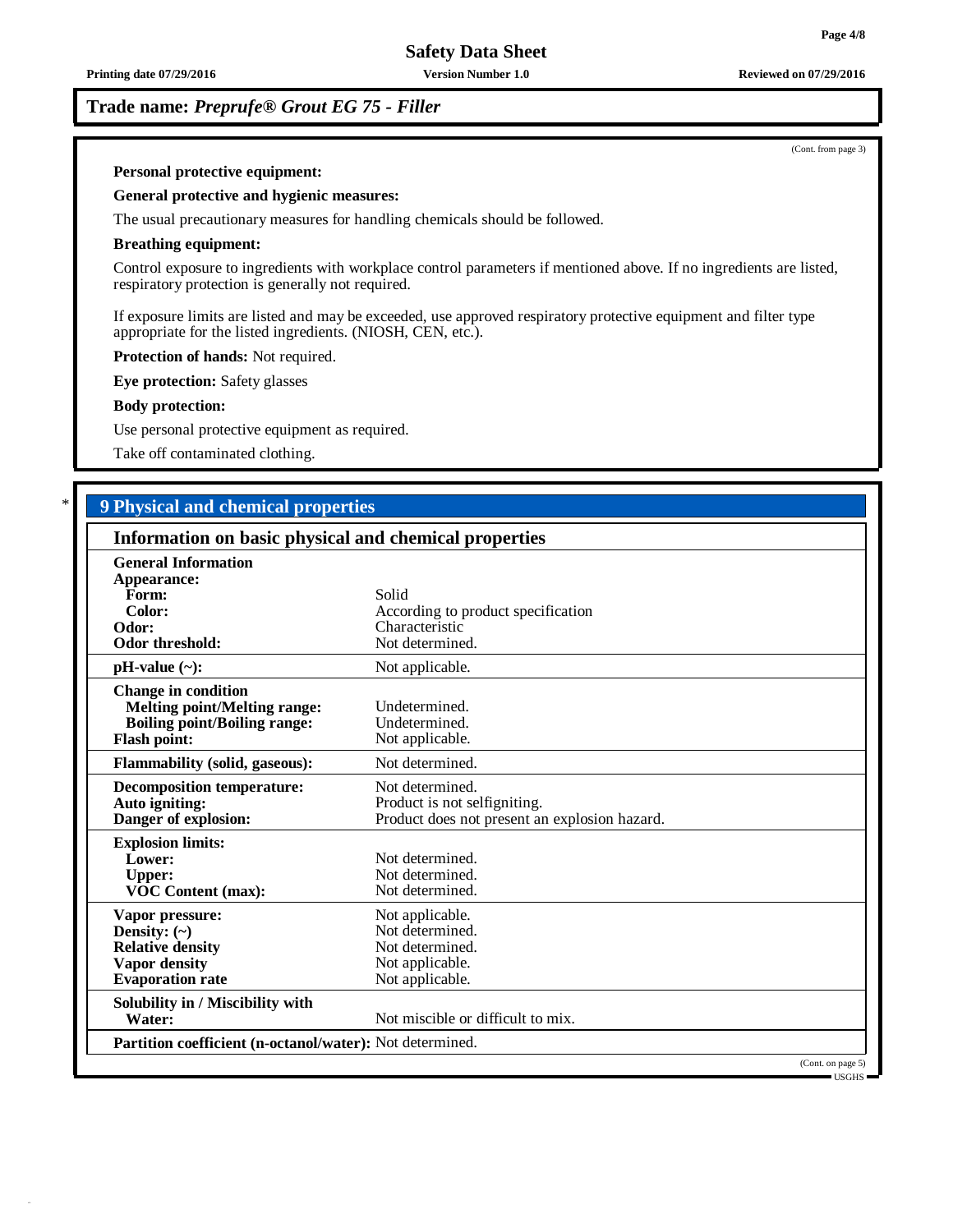# **Trade name:** *Preprufe® Grout EG 75 - Filler*

|                          |                                            | (Cont. from page 4) |
|--------------------------|--------------------------------------------|---------------------|
| <b>Viscosity:</b>        |                                            |                     |
| <b>Dynamic:</b>          | Not applicable.                            |                     |
| Kinematic:               | Not applicable.                            |                     |
| Molecular weight         | Not applicable.                            |                     |
| <b>Other information</b> | No further relevant information available. |                     |

# **10 Stability and reactivity**

**Reactivity** Stable under normal conditions.

**Chemical stability**

**Thermal decomposition:** No decomposition if used according to specifications.

**Possibility of hazardous reactions** No dangerous reactions known.

**Conditions to avoid** No further relevant information available.

**Incompatible materials:** No further relevant information available.

**Hazardous decomposition products:** Carbon monoxide and carbon dioxide

## \* **11 Toxicological information**

Prolonged and or massive exposure to respirable crystalline silica containing dust may cause silicosis, a nodular pulmonary fibrosis caused by deposition in the lungs of fine respirable particles of crystalline silica.

## **Information on toxicological effects**

**Acute toxicity:**

**Primary irritant effect:**

**on the skin:** No irritating effect expected

**on the eye:** No irritating effect expected

**inhalation:** No irritating effect expected

**Additional toxicological information:** Carcinogenic if inhaled.

### **Carcinogenic categories**

**IARC (International Agency for Research on Cancer) Human Carcinogenicity: Group 1- Positive, Group 2A- Probable, Group 2B- Possible, Group 3- Not Classifiable** 14808-60-7 Quartz (SiO2) 1

**NTP (National Toxicology Program)**

**K–Known to be carcinogenic, R–May reasonably be anticipated to be carcinogenic**

 $14808-60-7$  Quartz (SiO2) K

**OSHA-Ca (Occupational Safety & Health Administration)**

None of the ingredients is listed.

(Cont. on page 6)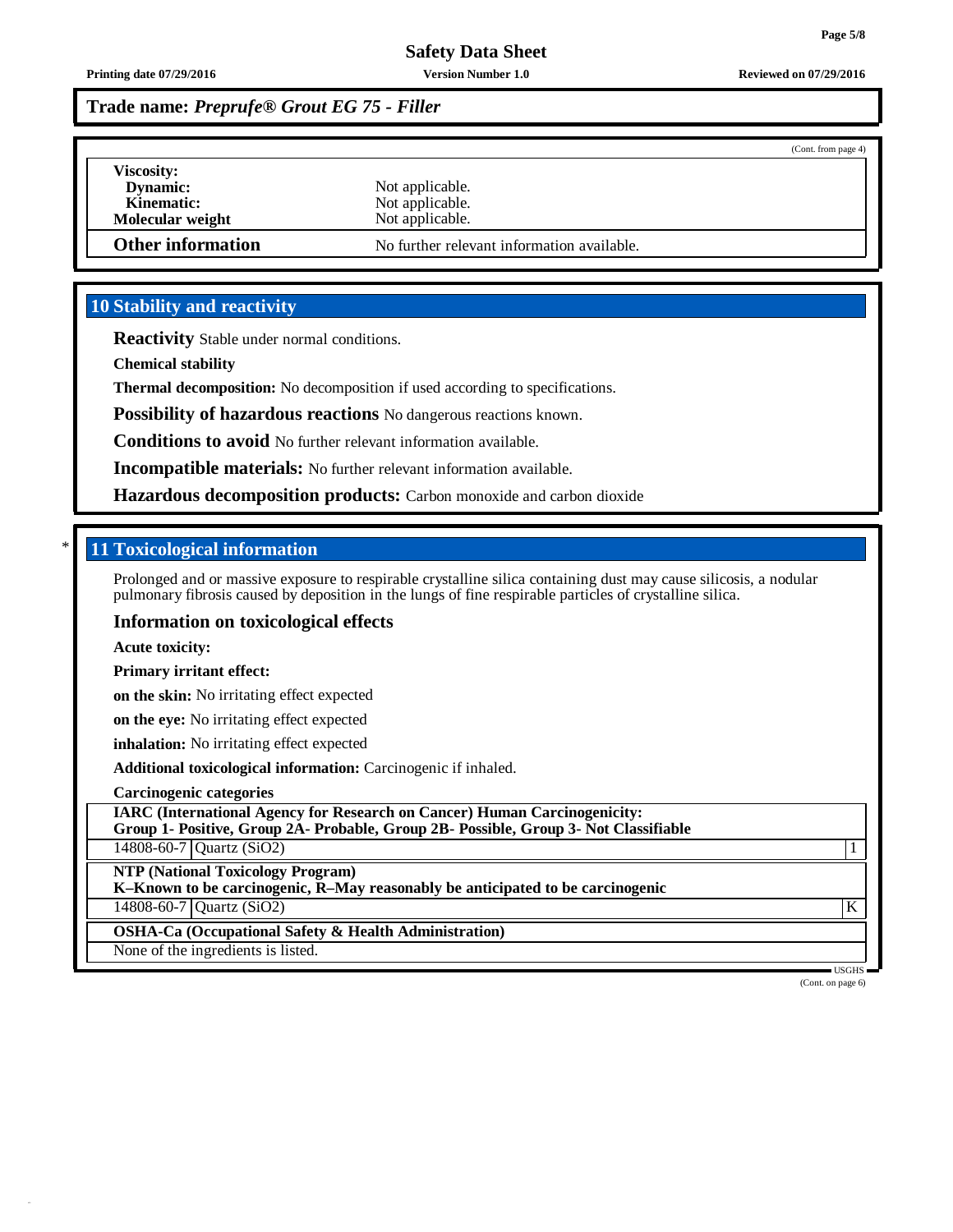(Cont. from page 5)

**Printing date 07/29/2016 Version Number 1.0 Reviewed on 07/29/2016**

**Trade name:** *Preprufe® Grout EG 75 - Filler*

\* **12 Ecological information**

# **Toxicity**

**Aquatic toxicity:** No further relevant information available.

**Persistence and degradability** No further relevant information available.

## **Behavior in environmental systems:**

**Bioaccumulative potential** No further relevant information available.

**Mobility in soil** No further relevant information available.

## **Additional ecological information:**

**General notes:** Not known to be hazardous to water.

# **Results of PBT and vPvB assessment**

**PBT:** Not applicable. **vPvB:** Not applicable.

**Other adverse effects** No further relevant information available.

# **13 Disposal considerations**

# **Waste treatment methods**

**Recommendation:**



Must not be disposed of together with household garbage. Do not allow product to reach sewage system.

# **Uncleaned packagings:**

**Recommendation:** Disposal must be made according to official regulations.

| <b>UN-Number</b><br>DOT, IMDG, IATA        | Not applicable.                                     |  |
|--------------------------------------------|-----------------------------------------------------|--|
| UN proper shipping name<br>DOT, IMDG, IATA | Not applicable.                                     |  |
| <b>Transport hazard class(es)</b>          |                                                     |  |
| DOT, IMDG, IATA<br><b>Class</b>            | Not applicable.                                     |  |
| <b>Packing group</b><br>DOT, IMDG, IATA    | Not applicable.                                     |  |
| <b>Environmental hazards:</b>              | Not applicable.                                     |  |
|                                            | <b>Special precautions for user Not applicable.</b> |  |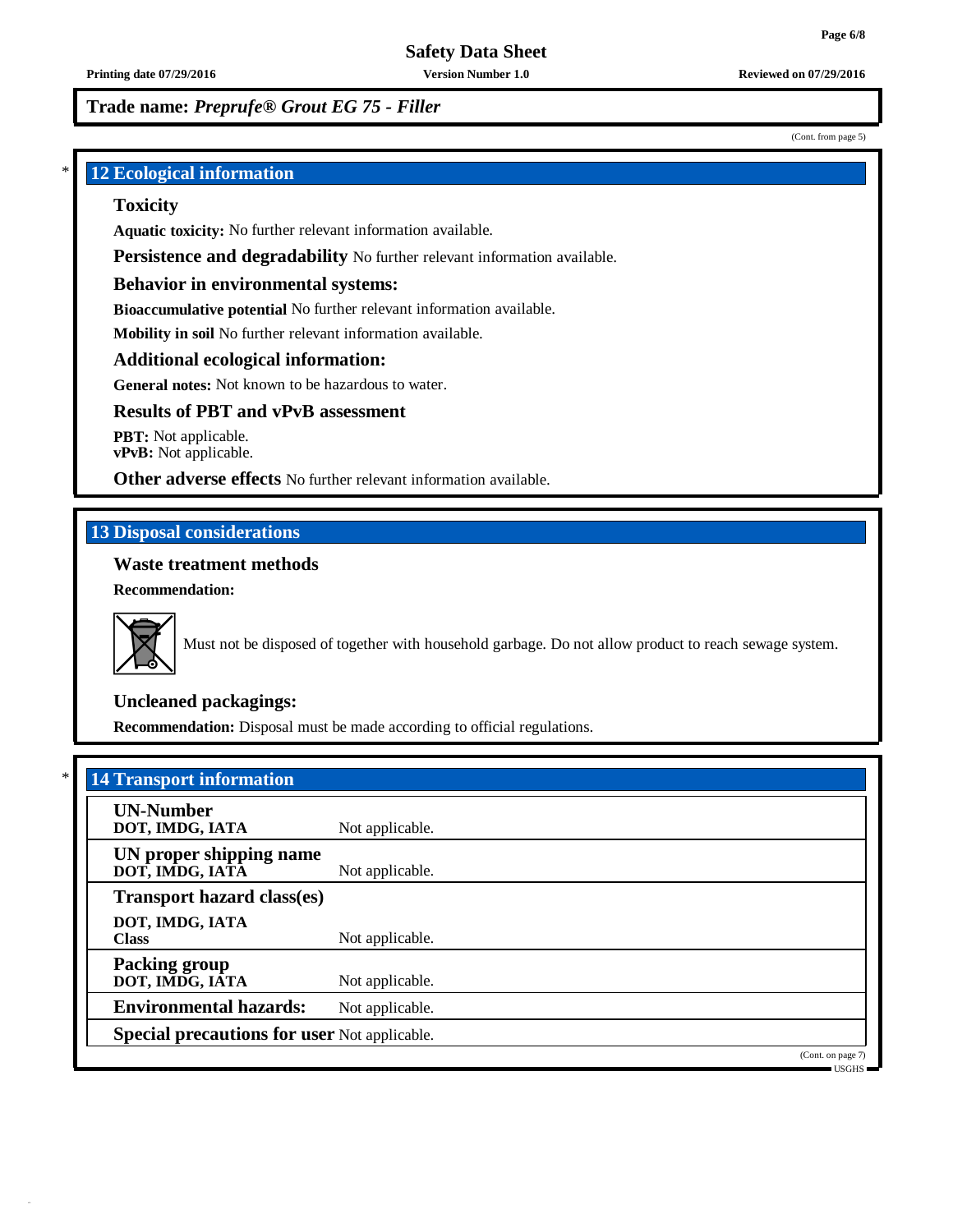(Cont. from page 6)

# **Safety Data Sheet**

**Trade name:** *Preprufe® Grout EG 75 - Filler*

# **Transport/Additional information: DOT** Not Regulated.

**UN "Model Regulation":** Not applicable.

# \* **15 Regulatory information**

| <b>SARA (Superfund Amendments and Reauthorization Act)</b>                                                                                                            |                                                          |
|-----------------------------------------------------------------------------------------------------------------------------------------------------------------------|----------------------------------------------------------|
| Section 302/304 (extremely hazardous substances):                                                                                                                     |                                                          |
| None of the ingredients is listed.                                                                                                                                    |                                                          |
| Section 313 Reportable Ingredients (Chemicals present below reporting threshold are exempt):                                                                          |                                                          |
| None of the ingredients is listed.                                                                                                                                    |                                                          |
| <b>SARA Section 312/Tier I &amp; II Hazard Categories:</b>                                                                                                            |                                                          |
| Health Immediate (acute)<br>Yes<br>Health Delayed (chronic)<br><b>Yes</b>                                                                                             |                                                          |
| Flammable<br>N <sub>0</sub>                                                                                                                                           |                                                          |
| Reactive<br>N <sub>0</sub>                                                                                                                                            |                                                          |
| Pressure<br>$\overline{N}$                                                                                                                                            |                                                          |
| <b>North America Chemical Inventory Status</b>                                                                                                                        |                                                          |
| <b>TSCA (Toxic Substances Control Act - United States):</b>                                                                                                           |                                                          |
| All ingredients are listed or exempt from listing unless otherwise noted below.                                                                                       |                                                          |
| <b>CEPA</b> (Canadian DSL):                                                                                                                                           |                                                          |
| All ingredients are listed or exempt from listing unless otherwise noted below.                                                                                       |                                                          |
| <b>Right to Know Ingredient Disclosure:</b>                                                                                                                           |                                                          |
| Proprietary Amorphous Silica Mixture, NJTSN801416110                                                                                                                  |                                                          |
| <b>California Proposition 65</b>                                                                                                                                      |                                                          |
| <b>Chemicals known to cause cancer:</b>                                                                                                                               |                                                          |
| Quartz (SiO2)                                                                                                                                                         |                                                          |
| Chemicals known to cause reproductive toxicity for females:                                                                                                           |                                                          |
| None of the ingredients is listed.                                                                                                                                    |                                                          |
| Chemicals known to cause reproductive toxicity for males:                                                                                                             |                                                          |
| None of the ingredients is listed.                                                                                                                                    |                                                          |
| Chemicals known to cause developmental toxicity:                                                                                                                      |                                                          |
| None of the ingredients is listed.                                                                                                                                    |                                                          |
| <b>Carcinogenicity Categories</b>                                                                                                                                     |                                                          |
| <b>EPA (Environmental Protection Agency)</b>                                                                                                                          |                                                          |
| None of the ingredients is listed.                                                                                                                                    |                                                          |
| TLV-ACGIH (THE American Conference of Governmental Industrial Hygienists)<br>Human Carcinogen - A1 Confirmed, A2 Suspected, A3 Unknown Relevance, A4 Not Classifiable |                                                          |
| Quartz (SiO2)                                                                                                                                                         | A2                                                       |
| NIOSH-Cancer (National Institute for Occupational Safety and Health)                                                                                                  |                                                          |
| 14808-60-7 Quartz (SiO2)                                                                                                                                              |                                                          |
|                                                                                                                                                                       | (Cont. on page 8)<br>$\blacksquare$ USGHS $\blacksquare$ |